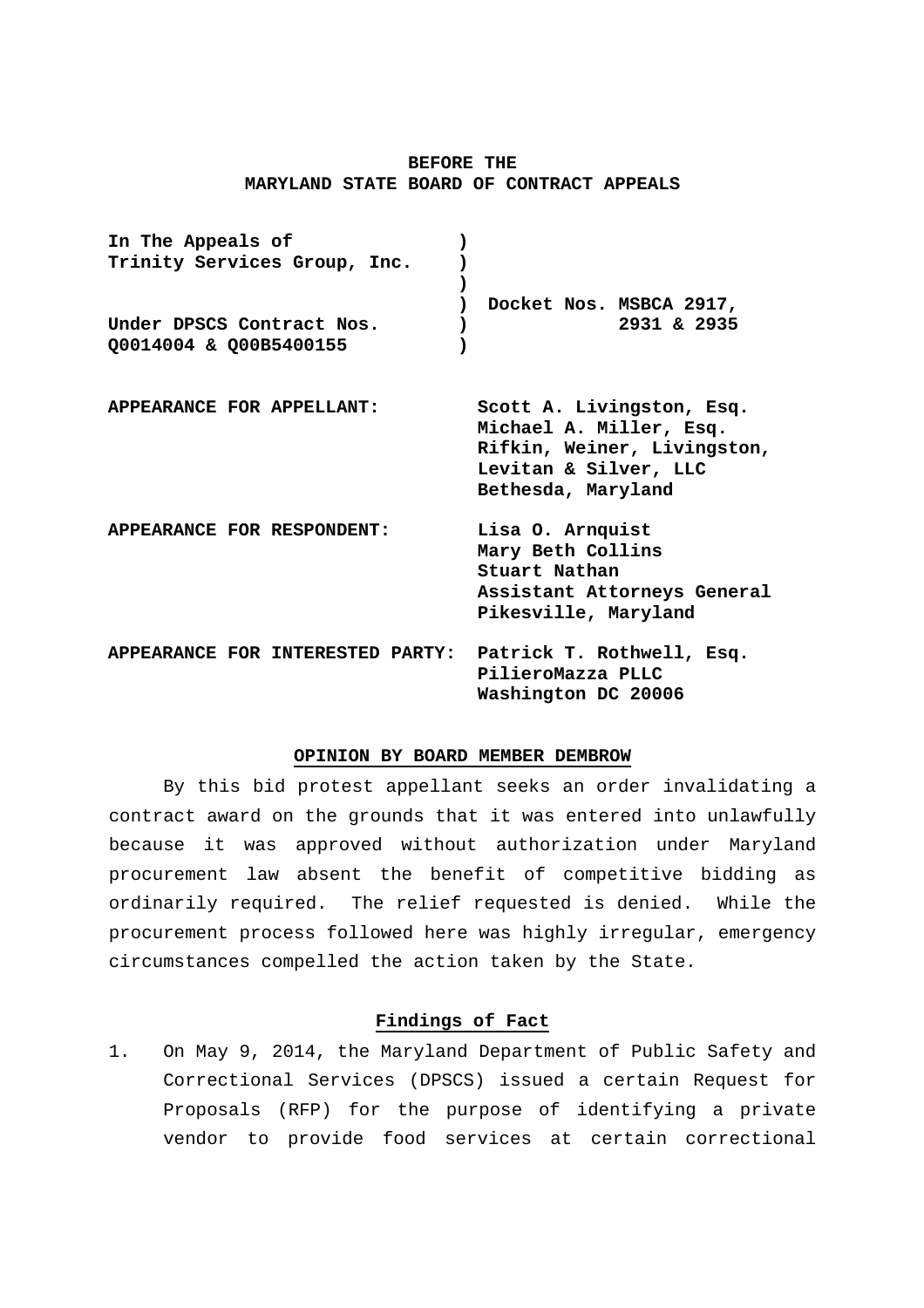facilities located in Baltimore, Maryland. (App. Ex. 3A; Tr. 78.)

- 2. The opening Sec. 1.1.1 of the RFP claimed the total number of facilities to be twelve (12), but Attachment Y to the RFP itemized only nine (9) specific DPSCS facilities to be served. (App. Ex. 3A.) Attachment Y to the RFP also set forth the average daily population (ADP) at each of the facilities, which ranged from six (6) at the Patuxent Halfway House to 2,139 at the Baltimore City Detention Center, for a total of 5,700. Because those 5,700 individuals were to be served three (3) meals per day, the daily meal count identified in Attachment Y was 17,100 as of April 2014. (Tr. 359.) On the pricing sheet for the RFP, however, the estimated daily meal count was indicated to be 22,300. (Agency Report, Attachment F.) This latter figure was inadvertently and incorrectly listed because that was the count that had been used several years prior when the former RFP for DPSCS food services was developed. (Tr. 135.)
- 3. The RFP made clear that the anticipated daily numbers of meals required were merely estimates and that there was no guarantee of the actual number of meals needed. (Tr. 237, 525.) One of the more significant changes in the 2014 RFP as compared to the predecessor solicitation in 2009 was the upgrading of the minimum content of inmate meals which, by the terms of the 2014 RFP, were required in the future to comply with higher quality meal specifications used for U.S. Armed Forces. (Tr. 135, 228.) One example of this upgrade is that under Armed Forces standards, mechanically separated meats are not permitted to be served. (Tr. 230.)
- 4. Under the terms of the contract in force prior to 2015, Trinity was charging DPSCS \$2.03 per meal. (Tr. 97, 227.)
- 5. Two prospective competing vendors attended the pre-proposal conference and site visit, namely, appellant Trinity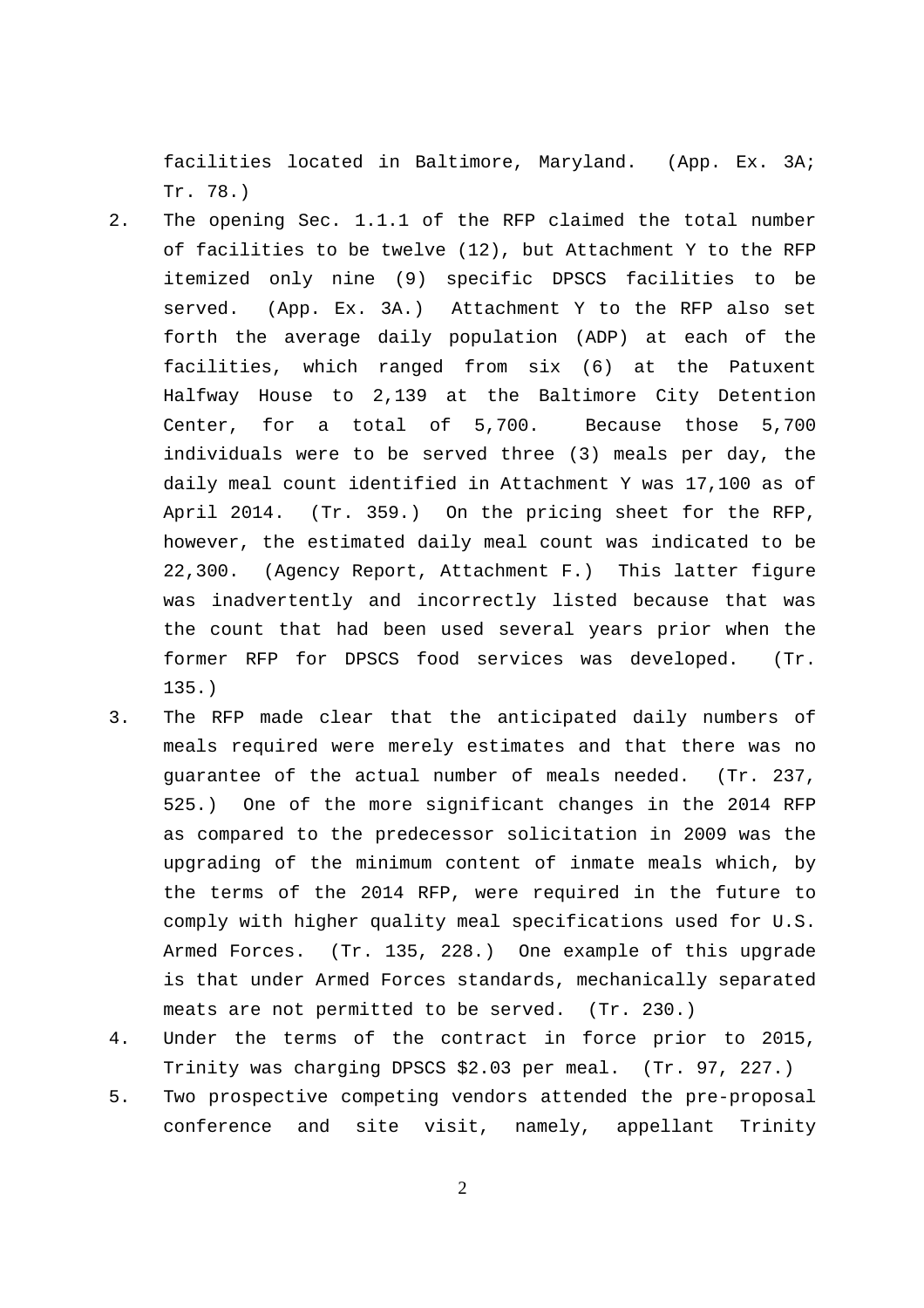Services Group, Inc. (Trinity) and Aramark, another entity well-known in the specialized industry of inmate food service. (Tr. 81.) Interested party Crystal Enterprises, Inc. (Crystal) did not attend the pre-proposal conference but a nonemployee representative attended the site visit. (Tr. 212, 487.)

- 6. At the oral presentation that was conducted by DPSCS in October 2014, Trinity, as the incumbent provider of food services, informed the procurement officer that the inmate count set forth in the RFP was incorrect. (App. Ex. 3A.)
- 7. There were as many as eight (8) Addenda issued to change or correct the specifications set forth in the initial RFP, the last of which cancelled the originally stated estimate of the daily need for 5,965 juvenile meals, changing that figure instead to a mere 240. (Tr. 209, 211.) It is unclear from the record how such a gross error occurred in the original drafting specifications.
- 8. Two (2) proposals were submitted in response to this solicitation, one by appellant Trinity and the other by interested party Crystal. (Tr. 80.)
- 9. After thorough evaluation by a DPSCS Evaluation Committee, Crystal was ranked first in the technical evaluation of the proposals and Trinity was ranked second. (Tr. 87.)
- 10. Crystal's proposal was also ranked first in the financial component of proposal evaluation, with a price considerably lower than Trinity's. Specifically, Crystal initially offered a price of \$1.19 per adult meal and \$.93 for juvenile meals, as compared to Trinity's initial pricing of \$2.80 per adult meal and \$3.10 per juvenile meal. (App. 3B; Tr. 88, 95.)
- 11. Trinity is one of a very small number of very large corporations that dominate the food service industry in the correctional setting. It is the incumbent provider of food services at the correctional facilities identified in the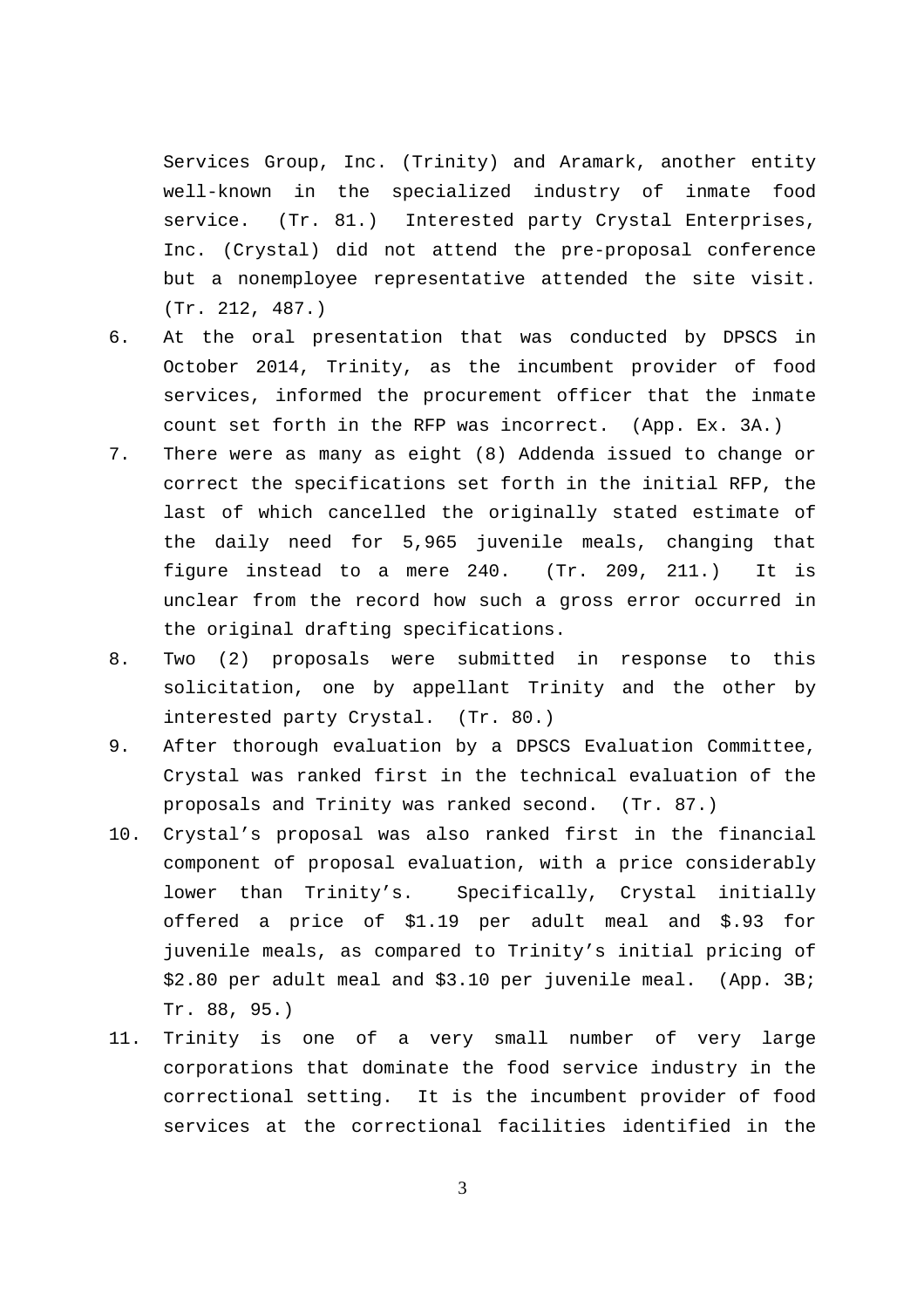subject RFP, Maryland being one of 44 states in which Trinity has government contracts. By contrast, Crystal is a smaller local minority business enterprise (MBE) founded in 1989 and based in Glendale, Maryland. Prior to award of this contract, Crystal had no experience providing food service to inmates, but did have a considerable successful history of providing food services to military institutions and others, including DPSCS, with gross annual revenue in the range of \$25 million. (App. Ex. 5A; Tr. 92, 467-469.)

- 12. On November 25, 2014, DPSCS requested of both offerors a best and final offer (BAFO). Crystal was specifically advised at that time that DPSCS had concerns with its bid because Crystal had offered to charge for juvenile meals an amount less than the amount it bid for adult meals, even though juvenile meals were the same as adult meals, except that juvenile meals also include an extra milk and snacks; so DPSCS reasonably expected that bids for juvenile meals should be higher than the bids for adult meals. (App. Ex. 3D; Tr. 92, 224.)
- 13. In response to the first BAFO request, Crystal offered a price of \$1.17 for adult meals and \$1.19 for juvenile meals. Trinity's response to the first BAFO increased its price for adult meals from \$2.80 to \$3.10 and increased its price for juvenile meals from \$3.29 to \$3.59. (Tr. 93, 95.)
- 14. After reviewing the responses to the first BAFO request, on December 5, 2014, DPSCS issued a second BAFO request and in a letter to Crystal that date stated, "it appears that Crystal's pricing may be too low. The Department is concerned that Crystal may not have not [sic] the ability to provide the services required at the prices proposed." (App. Ex. 3F; Tr. 226.) In response to that letter Crystal increased its pricing and for its second and final BAFO offered a price per meal of \$1.43 for adult meals and \$1.45 for juvenile meals, for a total proposal price of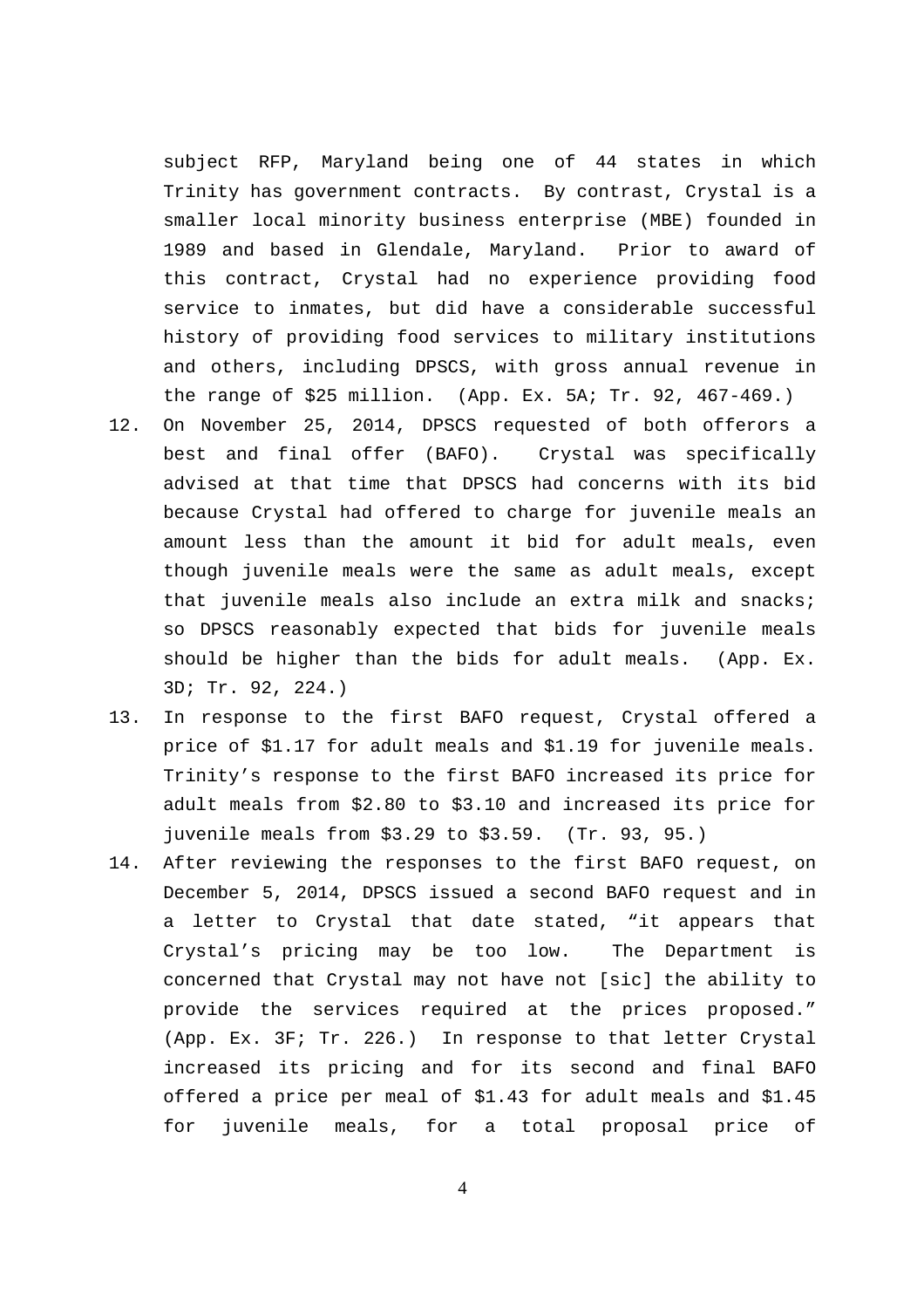\$37,807,314. (App. Ex. 3G, 3I; Tr. 96, 233, 234.)

- 15. One of the reasons for Crystal's decision to raise its price from \$1.17 to \$1.43 is that Crystal neglected to include in its initial pricing the cost of an equipment maintenance fund in the amount of one million dollars (\$1,000,000) to be made available by the contractor according to the terms of the RFP. (Tr. 478-479, 517-522, 544, 550.)
- 16. In response to the second BAFO request, Trinity declined to modify its prior offer to charge \$3.29 per adult meal and \$3.59 for juvenile meals, for a total proposal price of \$89,032,650.
- 17. Based on the aforesaid final pricing proposals, Crystal's offer was more than \$50 million lower than Trinity's. (Resp. Ex. 16; Tr. 503.)
- 18. The RFP established an overall Minority Business Enterprise (MBE) participation goal of 18% for this contract, without specifying any sub-goals.
- 19. To achieve the stated MBE goal, DPSCS rejected Crystal's original MBE itemizations but allowed Crystal to amend its MBE schedules on multiple occasions. Between October 2, 2014 and January 6, 2015, in response to DPSCS demands, Crystal was allowed to correct its MBE forms, identify new MBEs to perform components of the contract, and also modify Crystal's initial descriptions of the work to be performed by certified MBEs under the correct work categories established by NAIC (North American Industrial Classifications) work classification codes. Ultimately, Crystal promised to subcontract with five (5) different MBE subcontractors to receive 18.6% of the state funds to be paid by DPSCS under the contract. (App. Ex. 7; Resp. Ex. 17-25; Agency Report, May 11, 2015 letter from procurement officer to counsel for appellant.)
- 20. By contrast, Trinity indicated in its proposal that it intended to use a single MBE to achieve the 18% goal.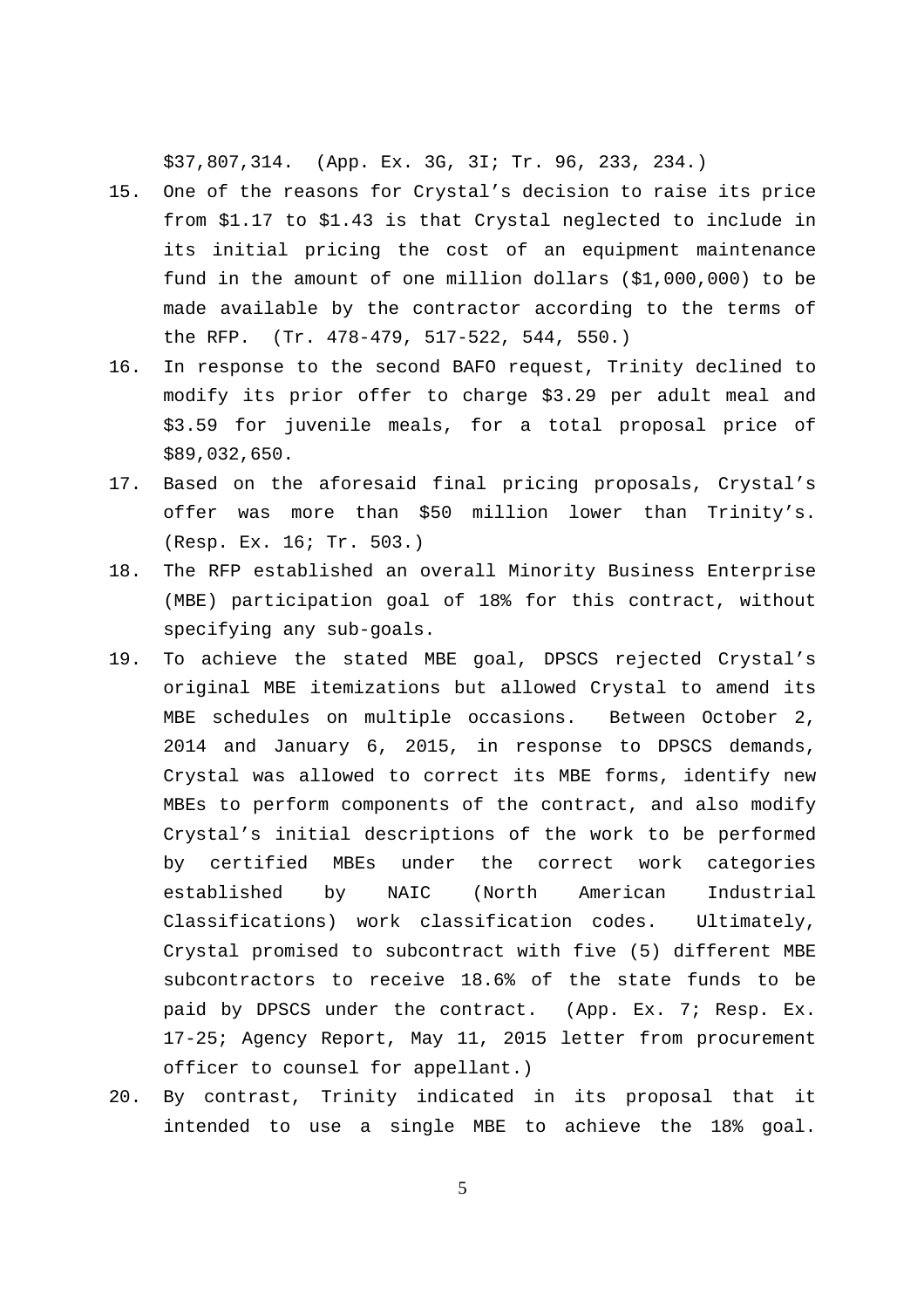(Resp. Ex. 16.)

- 21. On December 16, 2015, DPSCS recommended award of the contract to Crystal, following which Trinity filed its first bid protest, which was denied by DPSCS on January 2, 2015. (Resp. Ex. 1.) The denial of that bid protest was appealed to the Maryland State Board of Contract Appeals (MSBCA) on January 6, 2015 and docketed as MSBCA No. 2917. The grounds of that bid protest and appeal included the allegation that DPSCS failed to assure that Crystal correctly understood the scope of work required by the RFP, that Crystal was not a responsible offeror "[i]nsofar as the price proposed by Crystal is inadequate to reasonably cover the costs of fully performing the Contract scope of work," and generally that DPSCS was arbitrary in its determination to recommend contract award to Crystal instead of Trinity.
- 22. Section 1.44 of the RFP required a \$2 million performance bond, stating, "Within 5 days of notification that it is recommended for the award of the contract, the successful Offeror must submit a Performance Bond (see Attachment S), or other suitable security in the amount of \$2,000,000 and shall keep the bond in effect for the entire term of the contract." (App. 6A; Tr. 101.) Thus, Crystal was obliged by the terms of the RFP to have a performance bond in force within five (5) days of December 16, 2014, a date which fell on a Sunday, extending the deadline to December 22, 2014. (Tr. 260.)
- 23. On several occasions the procurement officer reminded Crystal of its responsibility to post a \$2 million performance bond as required by Sec. 1.44 of the RFP. (Tr. 119, 121, 378, 501.) The first such communication occurred concomitant with the State's December 16, 2014 notification to Crystal that it had been recommended for award. Those reminders continued after contract approval. (Resp. Ex. 1.)
- 24. Crystal's initially identified surety company, Centennial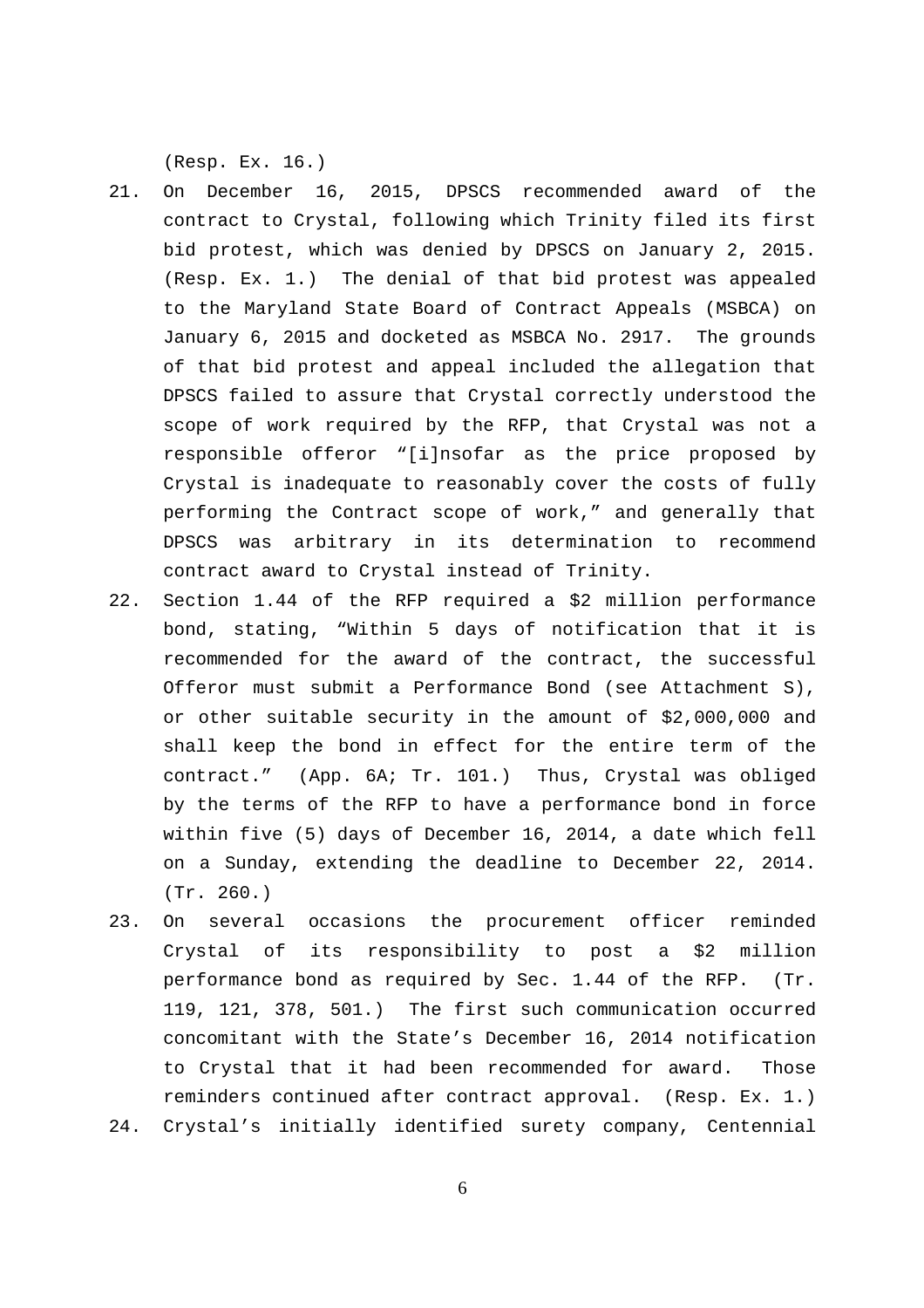Surety Associates, Inc., did provide correspondence to Crystal which Crystal provided to DPSCS on January 6, 2015 stating, "We, as their agents feel very strongly that that [sic] Crystal Enterprises, Inc. will meet all of the required conditions [for obtaining a performance bond] promptly." (Resp. Ex. 2.)

- 25. Approval of the recommended award of the contract to Crystal was scheduled for consideration by BPW on January 7, 2015.
- 26. On January 6, 2015, the DPSCS procurement officer informed representatives of BPW that Crystal had not yet obtained a performance bond. (Tr. 379.)
- 27. The original Action Agenda page for BPW approval of the contract on January 7, 2015 did not include any reference to a performance bond, but that omission was corrected at the request of DPSCS by evening e-mail of January 6, 2015, and the final Action Agenda, 2d Revision, added a line which noted as follows: "**PERFORMANCE BOND**: \$2,000,000." (App. Ex. 1A, 2A, 6C; Resp. Ex. 3; Tr. 283, 288, 290.)
- 28. After hearing argument from counsel for appellant, including the payment ramifications of Trinity's accurate assertion that the inmate count set forth on the pricing sheet was incorrect, on January 7, 2015, the Board of Public Works (BPW) awarded a three-year contract to Crystal in the face of the appeal. (App. Ex. 1A & 1B @ pg. 43.)
- 29. Just before contract approval, the transcript of the BPW meeting of January 7, 2015 reflects the following prophetic colloquy with respect to Crystal's ability to provide the required food services at the price quoted, and the presence or absence of the required performance bond:

COMPTROLLER FRANCHOT: Are you confident that the winning bidder can actually produce the services that were in your RFP? And what protection for the taxpayers is there if there is, to your disappointment, an inability to stay within budget?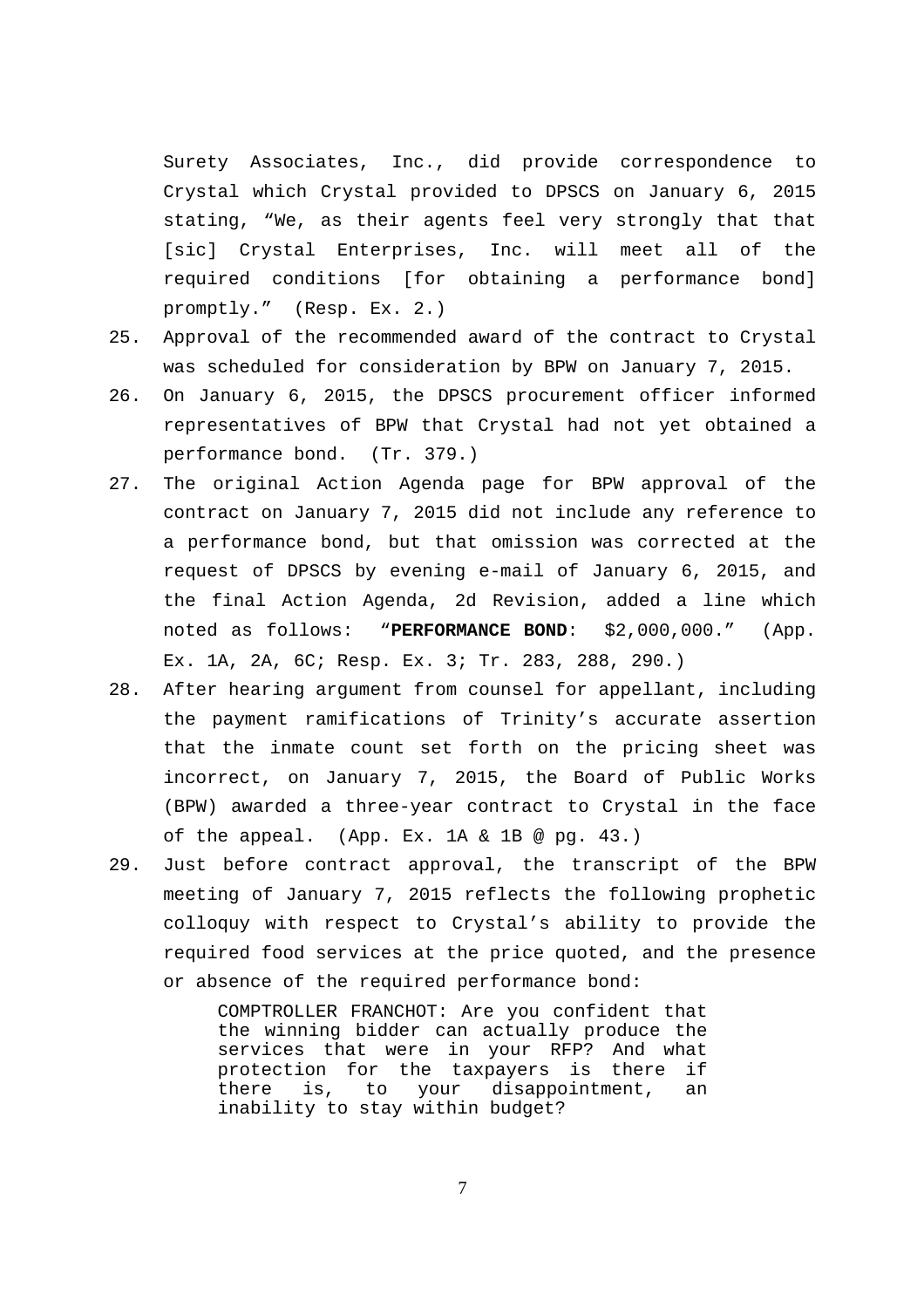[DPSCS ACTING SECRETARY] PARRISH: Yes, sir. We, we believe that they can adequately supply and meet our, our needs. We do have contract monitors that operate our State correctional facilities, our State contract monitors. So we, we are confident that we can, that they can meet our need and we can sustain.

COMPTROLLER FRANCHOT: And there, there is a bond on this that they agree, if they for some reason fall short in performance, are they, is the State going to be able to I guess rebid this if this doesn't work?

MR. PARRISH: I'm pretty sure there should be. Yes. Yes, sir. Yes.

TREASURER KOPP: Is it \$2 million?

COMPTROLLER FRANCHOT: So there's a performance bond?

MR. PARRISH: Yes, sir.

SECRETARY MCDONALD: The item, the item was revised a few minutes before the meeting to indicate that there is a \$2 million performance bond on this. So that will be in the record, a \$2 million performance bond.

30. The foregoing assurances made to BPW were inexcusably incorrect. DPSCS now proffers that there was confusion regarding whether the questions posed by the Comptroller and State Treasurer pertained to the presence of a provision in the RFP requiring a \$2 million performance bond, rather than the presence of the actual \$2 million performance bond itself as required by the RFP. (Tr. 114, 292.) MSBCA rejects that explanation. The question was clear and so was the answer provided. At the same time, MSBCA does not find that DPSCS intended to deceive BPW; only that a mistake was made in an intimidating setting caused in part by last minute changes made to the BPW Agenda to expedite contract award.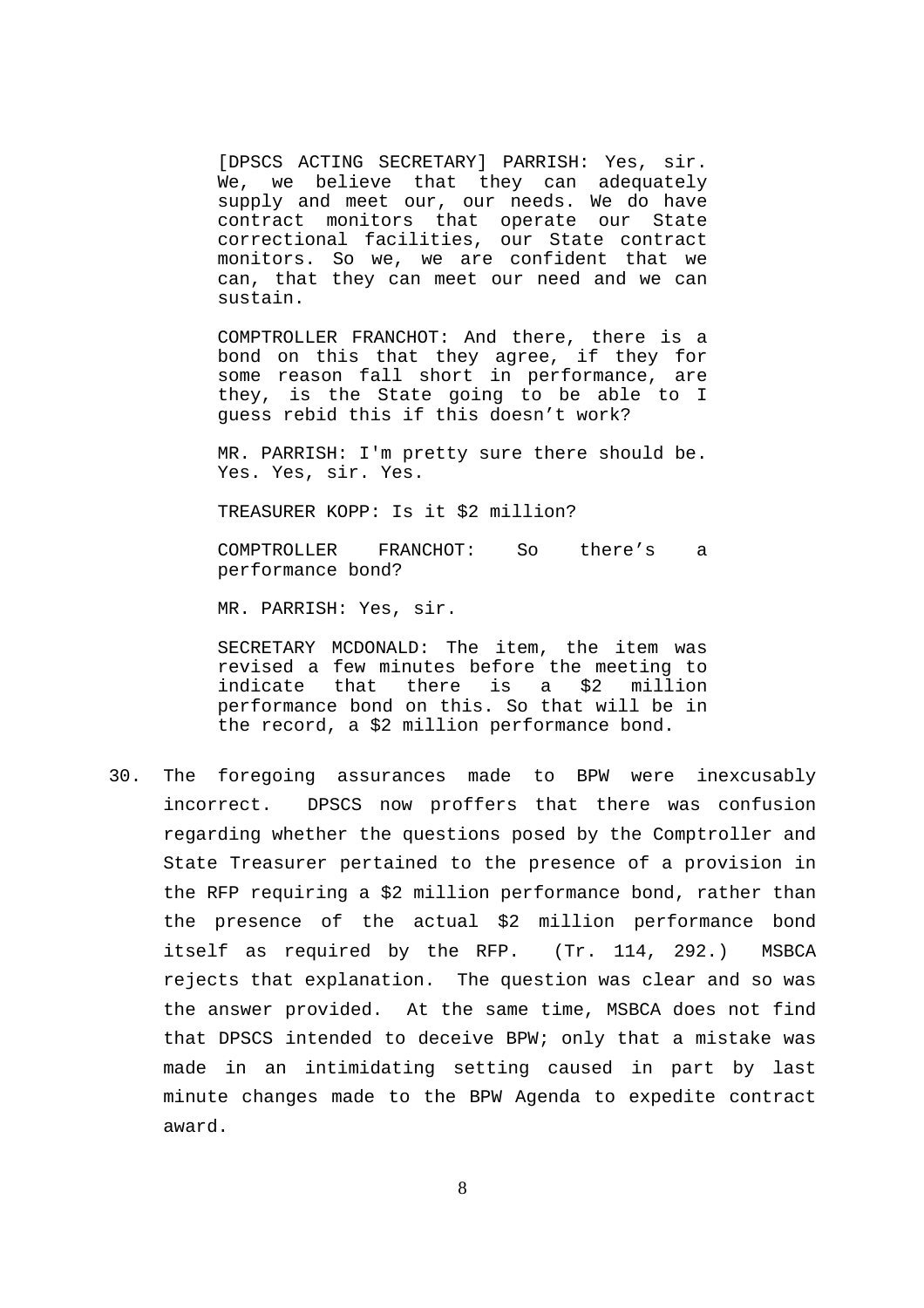- 31. On January 8, 2015, DPSCS notified Crystal that "the contract cannot be executed without it [the performance bond]," in response to which Crystal stated "We should have it by COB [close of business] Monday [Jan. 12, 2015]." (Resp. Ex. 4.)
- 32. On January 12, 2015, Crystal apologized to DPSCS for not yet having the bond stating, "we fully anticipate having the bond finalized by the end of that meeting [on Wed., Jan. 14, 2015]." (Resp. Ex. 5.)
- 33. The contract was executed by DPSCS on January 12, 2015, but thereafter withheld by DPSCS from Crystal until January 30, 2015, the day before Crystal formally began providing food service at the designated DPSCS facilities on February 1, 2015. (Tr. 309.)
- 34. By correspondence e-mailed to Crystal on January 20, 2015, DPSCS stated, "Crystal was to have submitted a Performance Bond or other suitable security in the amount of \$2,000,000 within 5 days of notification of recommended award of the contract. . .The Department hereby notifies Crystal that its Contract shall be terminated for Default, effective 5:00 PM, January 30, 2015, unless Crystal cures its default by providing the required Performance Bond on or before that date and time. . .In the event the Department terminates The [sic] Contract, the Department may procure substitute performance upon terms and in whatever manner the procurement officer may deem appropriate, and Crystal shall be liable for any excess costs for substitute performance." (Resp. Ex. 6; Tr. 125, 294, 296.)
- 35. E-mails were exchanged between the procurement officer and the Governor's Office of Minority Affairs (GOMA) on the morning of January 26, 2015 in which DPSCS stated, "The decision was made to extend the due date [for Crystal to obtain a performance bond] but it was also decided not to inform Crystal of this decision until at the least the 29<sup>th</sup>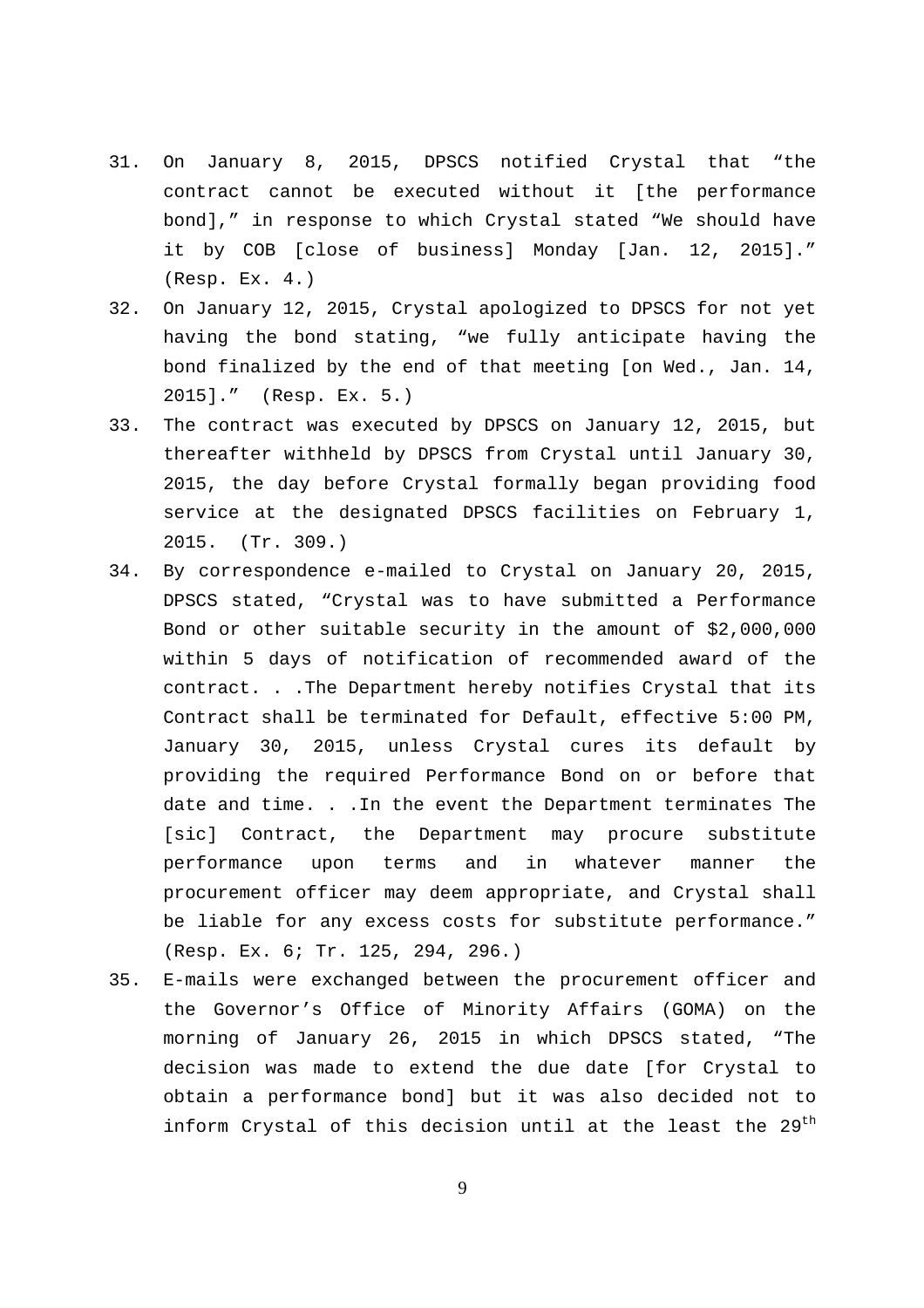or so. That way, they will continue their aggressive efforts to get the bond." Later the same day, Meridian Management Group, Inc. on behalf of the Maryland Small Business Development Financing Authority (MSBDFA) directed correspondence to the procurement officer stating in part that Crystal's "request can be recommended for approval to our MSBDFA Board of Directors." (App. Ex. 6E, Resp. Ex. 7; Tr. 126, 297, 300-301.) The procurement officer shared this information with others at DPSCS, explaining that MSBDFA "sees no reason why the request would be denied." (Resp. Ex. 9.)

- 36. The first meeting of the MSBDFA Board of Directors after January 26, 2015 was February 12, 2015. So in light of the January 26, 2015 letter, DPSCS directed correspondence to Crystal extending the time to obtain a performance bond to February 27, 2015 and allowing Crystal "to provide a Performance Bond or other suitable security, or combination of Performance Bond and suitable security as described in Section 1.44 of the RFP in the amount of \$2 million." (App. Ex. 6E; Resp. Ex. 8.)
- 37. On February 12, 2015 MSBDFA approved Crystal for a \$1 million performance bond and a \$1 million line of credit. (Resp. Ex. 10; Tr. 130.)
- 38. Crystal never did obtain a performance bond. (Tr. 488-489.)
- 39. On February 13, 2015 DPSCS directed correspondence to BPW correcting the mistaken information provided to BPW by DPSCS concerning its earlier representation when the contract was approved on January 7, 2015 that Crystal had a performance bond in place. (App. Ex. 6H; Resp. Ex. 11; Tr 132.)
- 40. Problems arose from the commencement of services by Crystal, if not before. It was reported that Trinity failed and refused to cooperate with Crystal during the transition of services from Trinity to Crystal. (App. Ex. 6G; Tr. 511.) Crystal further alleges that a substantial portion of the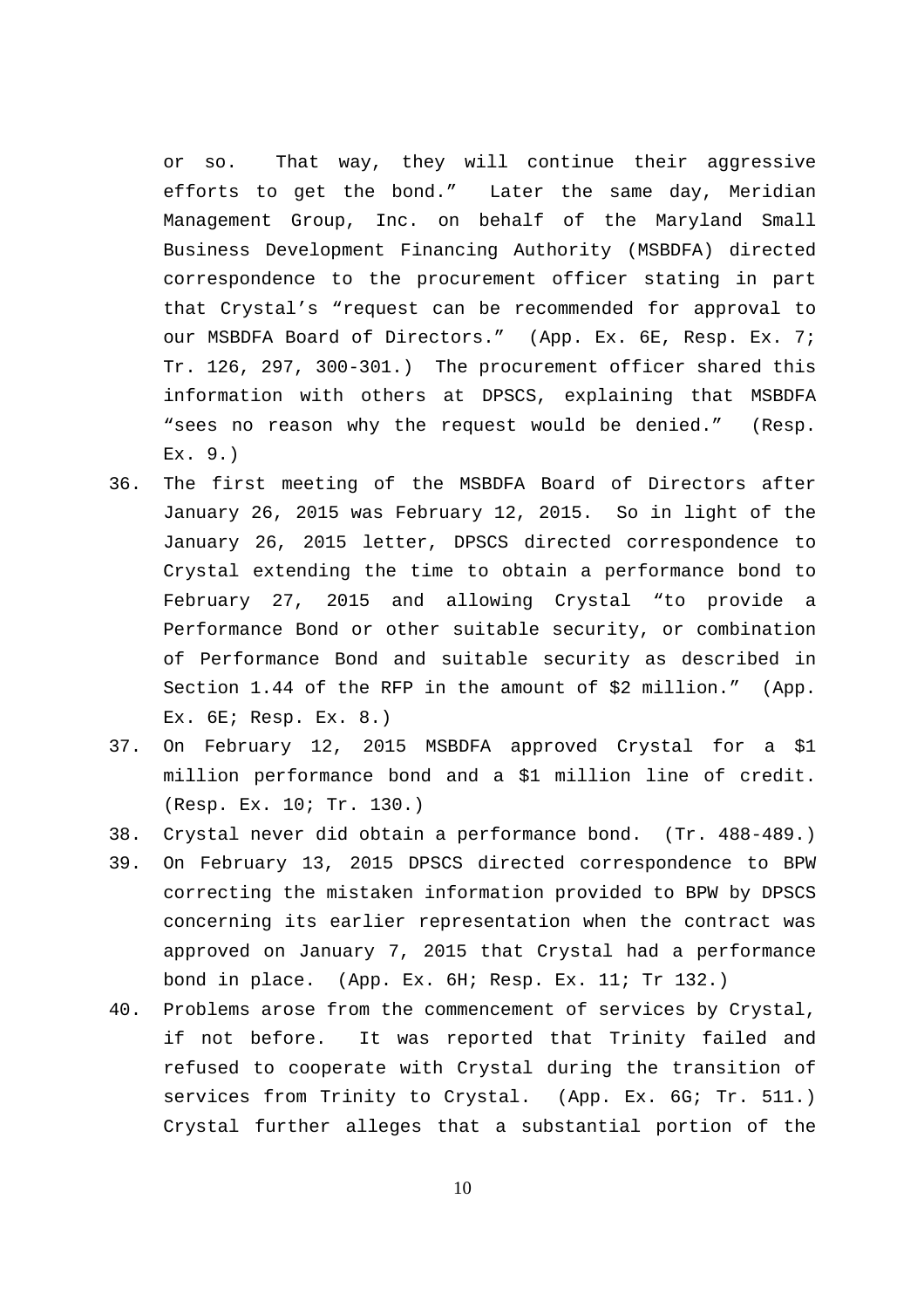equipment required to operate the subject dining services was inoperable from the outset. (Tr. 512.) Early in the course of contract performance Crystal also discovered that the inmate count provided by DPSCS in the pricing sheet of the RFP was incorrect. The estimated number of meals identified in the RFP was 22,300, but the number of daily meals actually needed was 15,600, a disparity of 30%. (Resp. Ex. 14.) Very shortly after the contract start date of February 1, 2015, Crystal was operating with a negative cash flow, its costs incurred to provide food services to DPSCS exceeding the amount it priced in its proposal and agreed to receive for the services specified.

- 41. Based on a per meal price of \$1.43, 15,600 daily meals computes to payment of \$22,308 per day, compared to \$24,453 for 17,100 meals as predicted in Attachment Y, or \$31,889 for the 22,300 meals estimated in the pricing sheet attached to the RFP and used by offerors to state their prices.
- 42. On February 6, 2015, Trinity filed its second bid protest, complaining that Crystal had failed to secure the \$2 million performance bond required by the RFP and that the BPW was falsely notified about that status when the food services contract was approved the previous month.
- 43. On February 19, 2015, Crystal reported to DPSCS that it had a cash flow problem and requested the ability to invoice on a weekly basis instead of a monthly basis, as provided in the contract. (App. Ex. 3H.) In response, the State agreed to allow Crystal to submit its invoices on a biweekly basis. (Tr. 240, 545.)
- 44. Asserting that it was losing \$10,000 per day because the meal count stated in the RFP differed from the actual meal count by about 30%, on February 24, 2015 Crystal directed correspondence requesting an increase in its per meal price from \$1.43 to \$2.20. (Resp. Ex. 12; Tr. 116, 133, 331.) That correspondence also threatened DPSCS with a four-day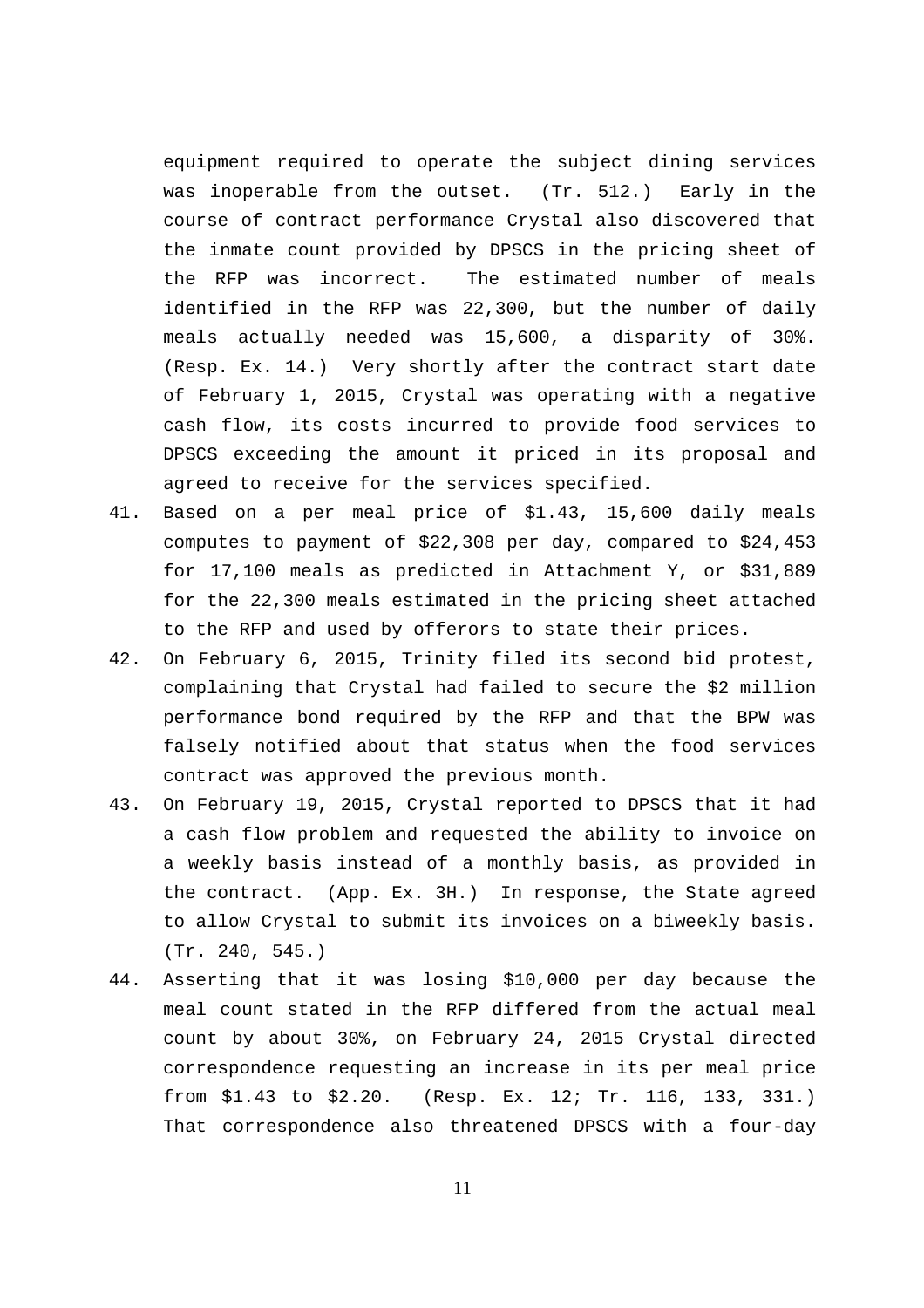ultimatum that without such a price increase, "CEI [Crystal] is not able to continue service beyond Feb. 28, 2015 as the contract currently stands." (Resp. Ex. 12.)

- 45. No documentation was provided to DPSCS by Crystal to substantiate its allegation that it was losing \$10,000 per day and the DPSCS procurement officer did not believe that number to be accurate. (Tr. 341.)
- 46. On February 26, 2015, Crystal notified DPSCS that it affirmatively refused to provide a performance bond, informing DPSCS in the words of the procurement officer "that they are losing thousands of dollars a day on the contract and cannot afford to put another penny into it." (App. Ex. 6H; Tr. 335, 362, 364.)
- 47. On February 26, 2015, DPSCS decided to terminate the extant contract, enter into a short-term emergency contract, and re-issue the solicitation. (Tr. 150, 451.) Among the reasons for that decision were the short time period available to DPSCS to take action to assure continued food service, and also the fact that even at the inflated rate, Crystal's pricing was substantially lower than Trinity's. (Tr. 167, 372, 453-455.)
- 48. As requested by Crystal, the emergency contract agreed to by DPSCS set forth a per meal price of \$2.20 instead of \$1.43, which increased the cost of Crystal's initial bid by the sum of \$6,610,568. The cost of juvenile meals increased from \$1.45 to \$2.22. By contrast, Trinity's offered price was \$3.29 for adult meals and \$3.59 for juvenile meals, still significantly higher than Crystal's price. (Tr. 159.)
- 49. The emergency contract did not include the requirement of a performance bond. (Tr. 366-367.)
- 50. On February 27, 2015 DPSCS notified Crystal "the Department has determined that it is in the best interest of the State to terminate the contract for convenience." (Resp. Ex. 13.) The reason that DPSCS terminated the contract for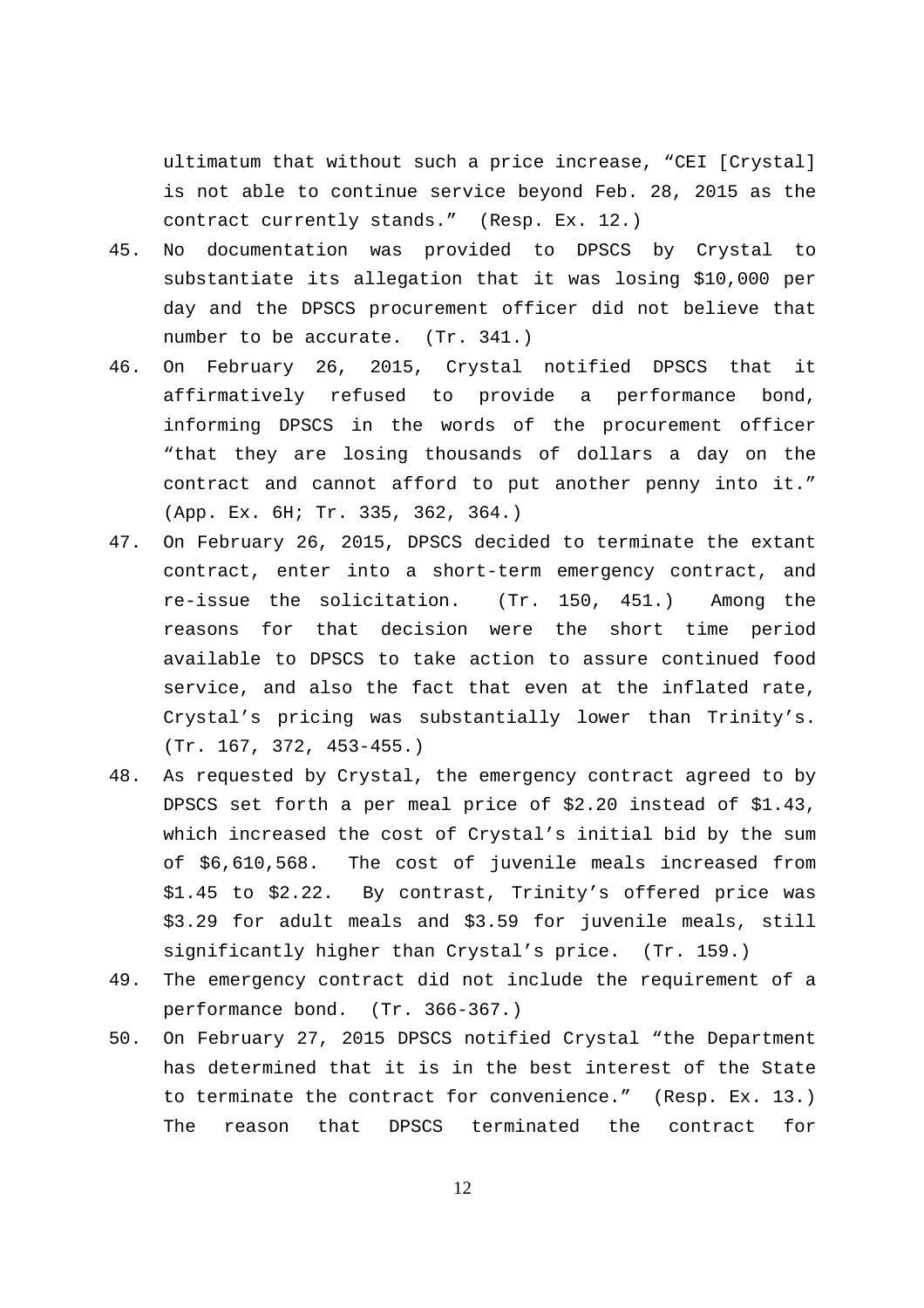convenience instead of for default is that DPSCS provided an incorrect estimated number of meals in the RFP. (Tr. 152.)

- 51. On March 9, 2015, Trinity filed its third bid protest complaining that the emergency contract was unlawful. That protest was denied by DPSCS on April 14, 2015.
- 52. On April 7, 2015, Trinity filed its fourth bid protest, complaining primarily that Crystal's proposal in response to the RFP should have been disqualified because it failed to comply with the RFP requirements concerning MBE subcontractor participation. Specifically, Trinity complained that after bid submission Crystal was wrongfully permitted by DPSCS on multiple occasions to modify its MBE forms designating its qualified MBE subcontractors. DPSCS contends that the allowed modifications were all permitted under Maryland law. (App. Ex. 7; Resp. Ex. 16-19, 22-25; Tr. 176-202, 346-353.)
- 53. Because Crystal is itself an MBE, under the Crystal proposal, 100% of the revenue paid for performance of the subject contract is to be paid to MBEs. (Tr. 192.)
- 54. On April 15, 2015, Trinity filed its second Notice of Appeal which was docketed by MSBCA as No. 2931. The basis of Trinity's second MSBCA appeal centered on its challenge of the State's designation of the circumstances of late February 2015 as sufficient to constitute an emergency, and also objecting to the six-month term of the emergency contract as unduly excessive in duration.
- 55. The DPSCS procurement officer initially proposed a contract duration of one (1) year from March 1, 2015 as the term of the emergency contract with Crystal, but that time frame was shortened to six (6) months. (App. Ex. 9; Tr. 375.)
- 56. A six-month emergency contract for continued provision of food services at the subject correctional facilities was scheduled as an agenda item at the BPW meeting on April 15, 2015, and unanimously approved by BPW after extensive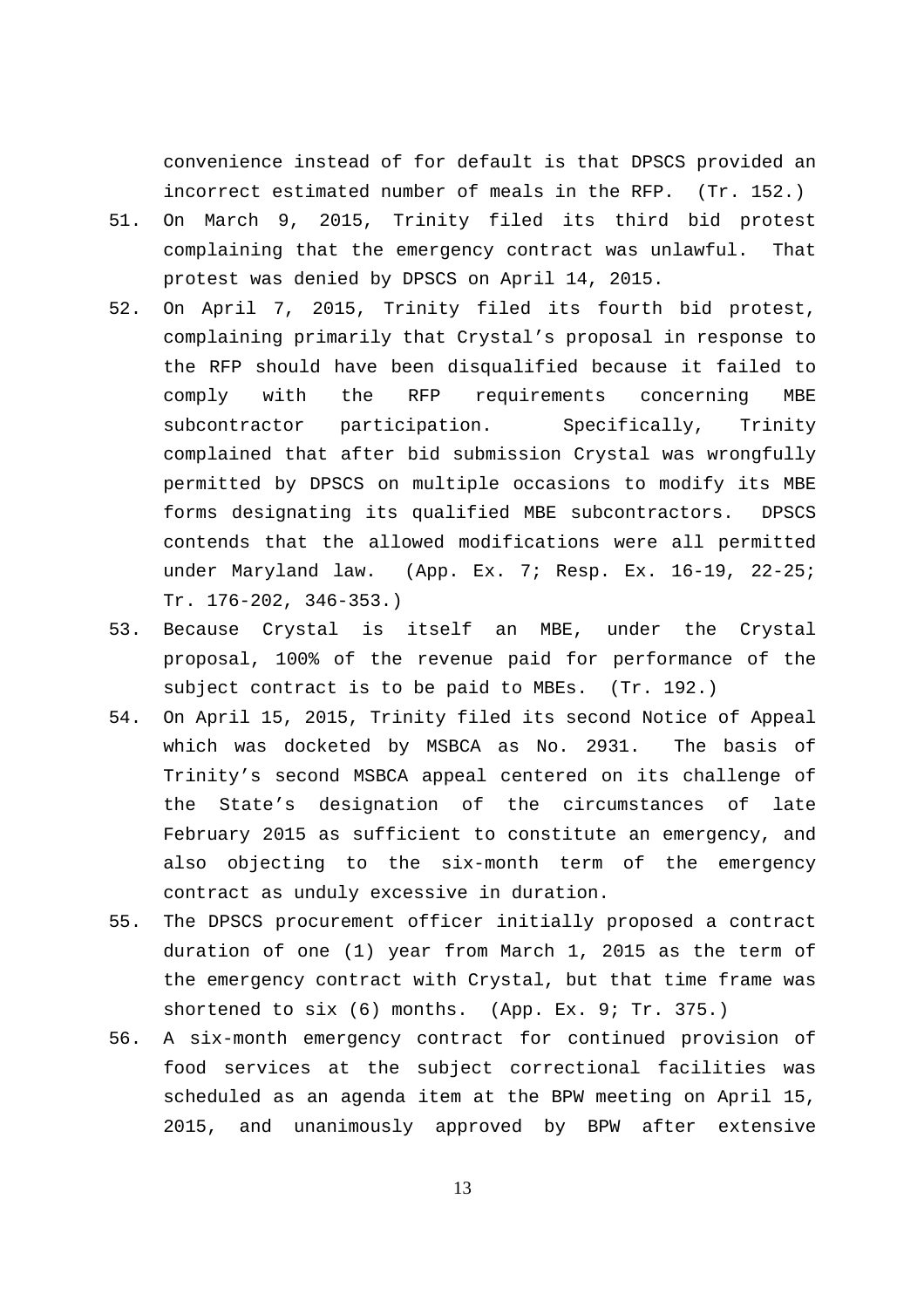discussion highly critical of the irregular nature of the emergency contract recommended for approval. (App. Ex. 2A & 2B; Resp. Ex. 15; Tr. 368, 457.) The request presented by DPSCS to BPW at that time was for additional funding of \$6,610,568 to Crystal in order to continue food service retroactively from the first of March through the end of August 2015 at a rate of \$2.20 per adult meal. Characterizing the emergency additional funding demand as deplorable in that Crystal "put a gun to its [the State's] head," the Comptroller requested a fuller investigation into the procurement, stating further at that meeting, "this is the most troubling procurement action that has ever been brought across my desk, our desk, in my eight years at the Board [BPW]." (App. Ex. 2B @ pgs. 37, 61.)

- 57. Crystal claimed that it needed to charge \$2.20 per meal in order to break even without a profit, but according to appellant's unchallenged calculations, the increase in Crystal's per meal cost from \$1.43 to \$2.20 resulted in the authorization of payment to Crystal of the sum of \$620,083 more than the increase that would have been required for Crystal to derive an extra \$10,000 per day that Crystal claimed was its daily loss when performing the contract at the initially agreed upon price of \$1.43 per meal. (App. Ex. 10; Tr. 426, 430, 548.)
- 58. On May 11, 2015, DPSCS denied Trinity's second and fourth bid protests. Trinity's third MSBCA appeal was filed May 28, 2015 and docketed as MSBCA No. 2935.
- 59. A three-day hearing was conducted on these consolidated appeals, concluding June 10, 2015.

## **Decision**

"Hindsight is 20/20" is an adage apt for many procurement contracts gone awry. Unlike those procurements, what makes this procurement particularly infuriating is that thoughtful concerns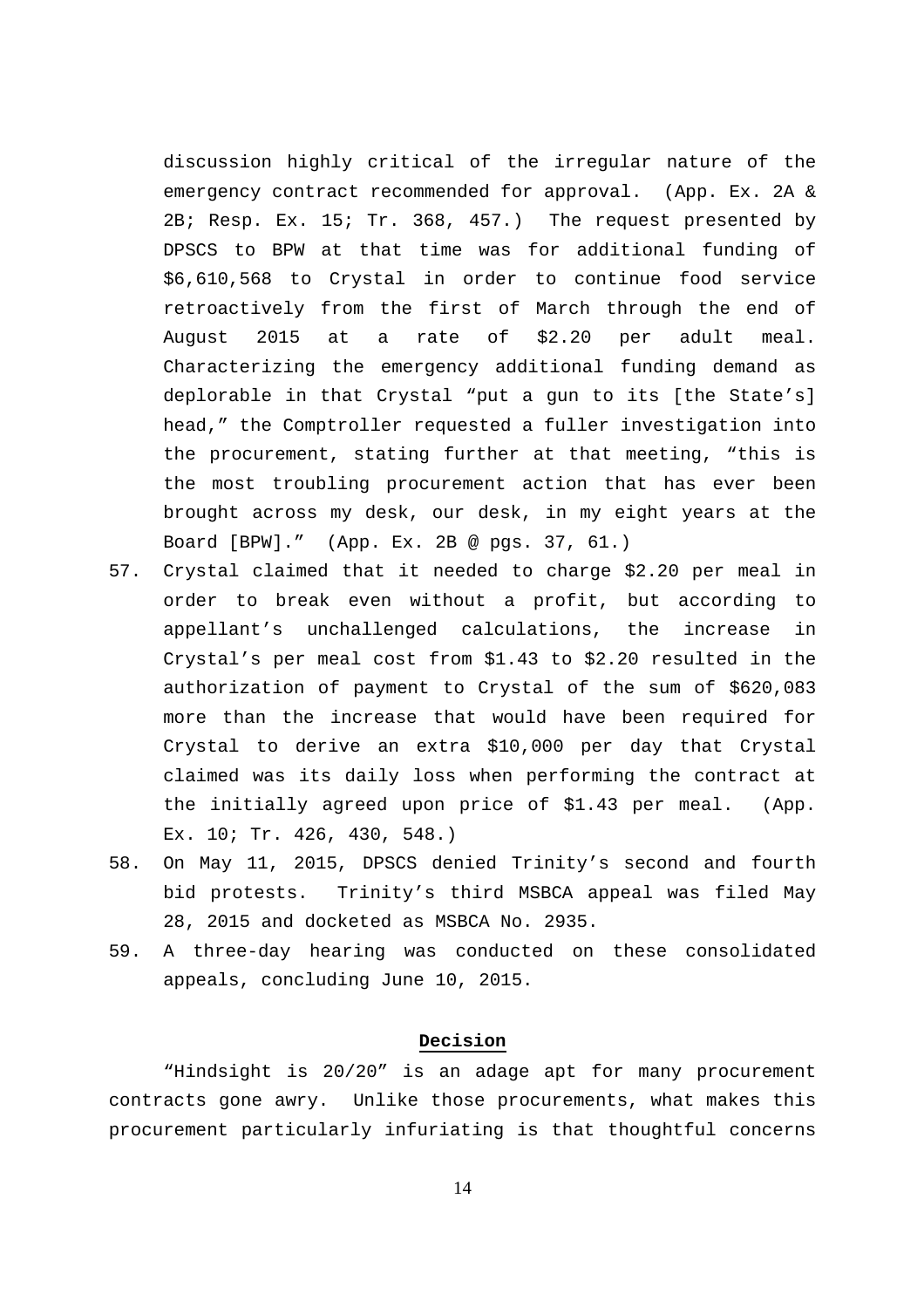about the award of the DPSCS correctional facility food service contract to Crystal were expressed not after the fact, but prior to contract award. Nonetheless, anticipated problems came to fruition as feared.

The first concern that Crystal's price was too low to cover its costs was expressed by DPSCS. Appellant as incumbent vendor also recognized that fault as soon as it became aware of its competitor's dramatically lower pricing offer. Thereafter BPW members, concerned that that defect could potentially lead to contract default, specifically demanded assurance from DPSCS that the State would be protected by the presence of a performance bond to assure contract performance at the rate promised.

It is abundantly clear from the record of BPW inquiry on January 7, 2015 that contract approval was conditioned upon the presence of a performance bond and forthcoming only after express assurances were given to BPW that a performance bond was indeed in effect so that taxpayers would thereby be held harmless in the event of Crystal's default. Yet, less than a month after commencement of a three-year contract, DPSCS found itself faced with the emergency arising from its sudden inability to feed inmates without the necessity of an additional expenditure of more than \$6 million over the agreed upon price.

 The scope of MSBCA jurisdiction is limited to the adjudication of bid protests and contract disputes timely filed in accordance with applicable law and regulation. Here we are presented with four (4) protests arising from the approval of two (2) State contracts: first, the original contract approved by BPW on January 7, 2015; and the second, the emergency contract awarded April 15, 2015.

The various bases of the three appeals are as follows: MSBCA No. 2917

> "DPSCS failed to assure full understanding of the scope of work as shown by the unreasonably low price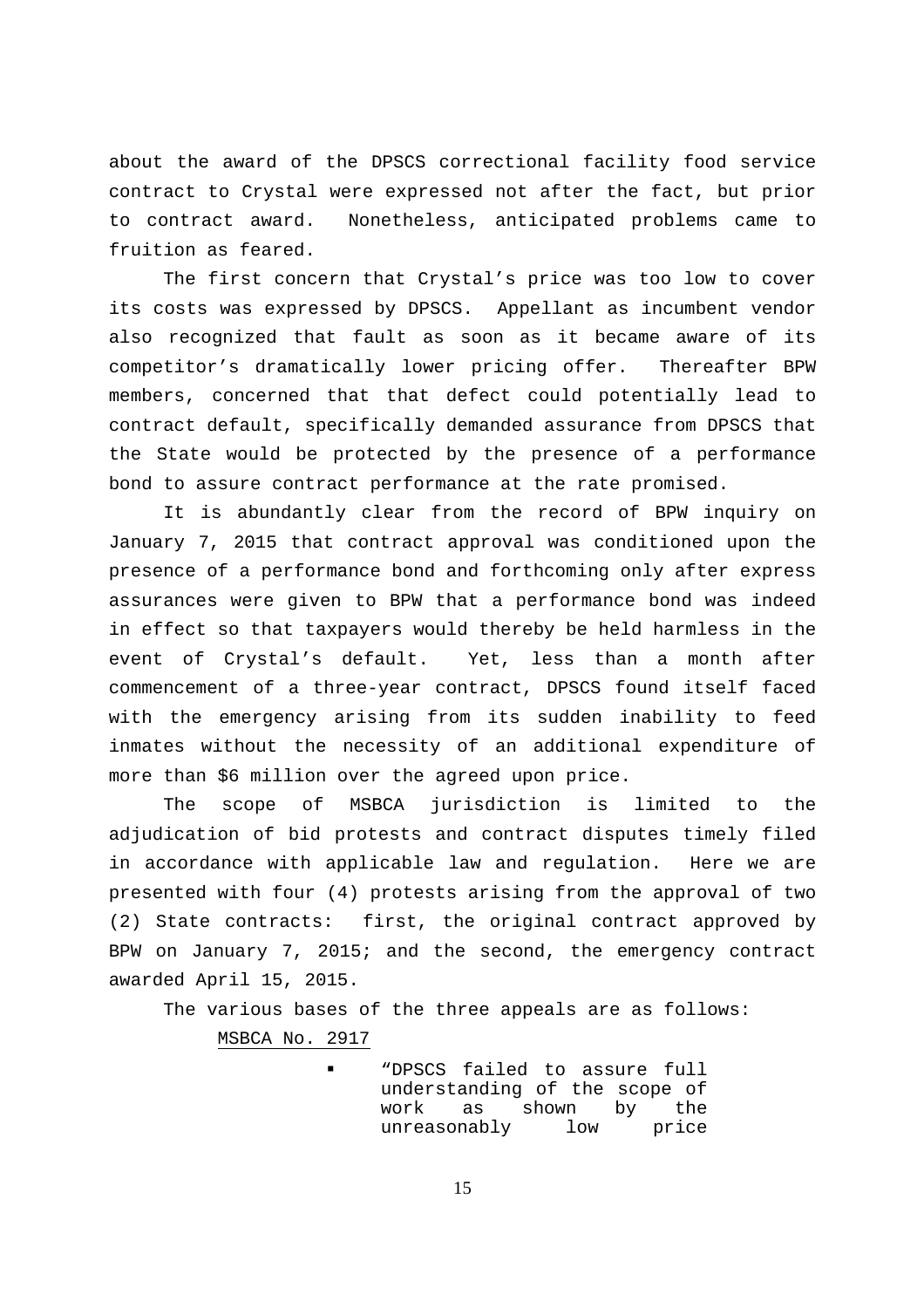proposed by Crystal."

 "DPSCS erroneously determined that Crystal is a responsible offeror" because "the price<br>proposed by Crystal is by Crystal is inadequate to reasonably cover the costs of fully performing the contract scope of work."

MSBCA No. 2931

- **"** "The circumstances created by DPSCS failed to constitute a valid emergency."
- The duration of the emergency contract was in excess of "the time frame necessary to meet a critical state need, public exigency or emergency."

#### MSBCA No. 2935

- The original contract was the result of a misrepresentation by DPSCS to BPW and the recommendation for award was unlawful in the absence of the required performance bond.
- Material flaws in Crystal's MBE schedules rendered it "not reasonably susceptible for being selected for award."

By these consolidated appeals, Trinity challenges the lawfulness of the admittedly irregular procurement process that was followed here. Appellant seeks from MSBCA the issuance of a declaratory judgment rendering both the January 7 and April 15 contracts void as ultra vires, compelling the State to reissue a new RFP, but also staying such an order temporarily to assure that affected inmates continue to be fed.

MSBCA analyzes the substantive merits of each of the grounds of Trinity's three (3) appeals by addressing the last filed appeal first, namely, alleged MBE deficiciencies. With respect to MSBCA No. 2935, MSBCA concludes that DPSCS was in compliance with Maryland law when it permitted Crystal to amend its MBE submissions. This was authorized by SF&P 14-302 and COMAR 21.11.03.12, also known as the "72-Hour Rule." (See Tech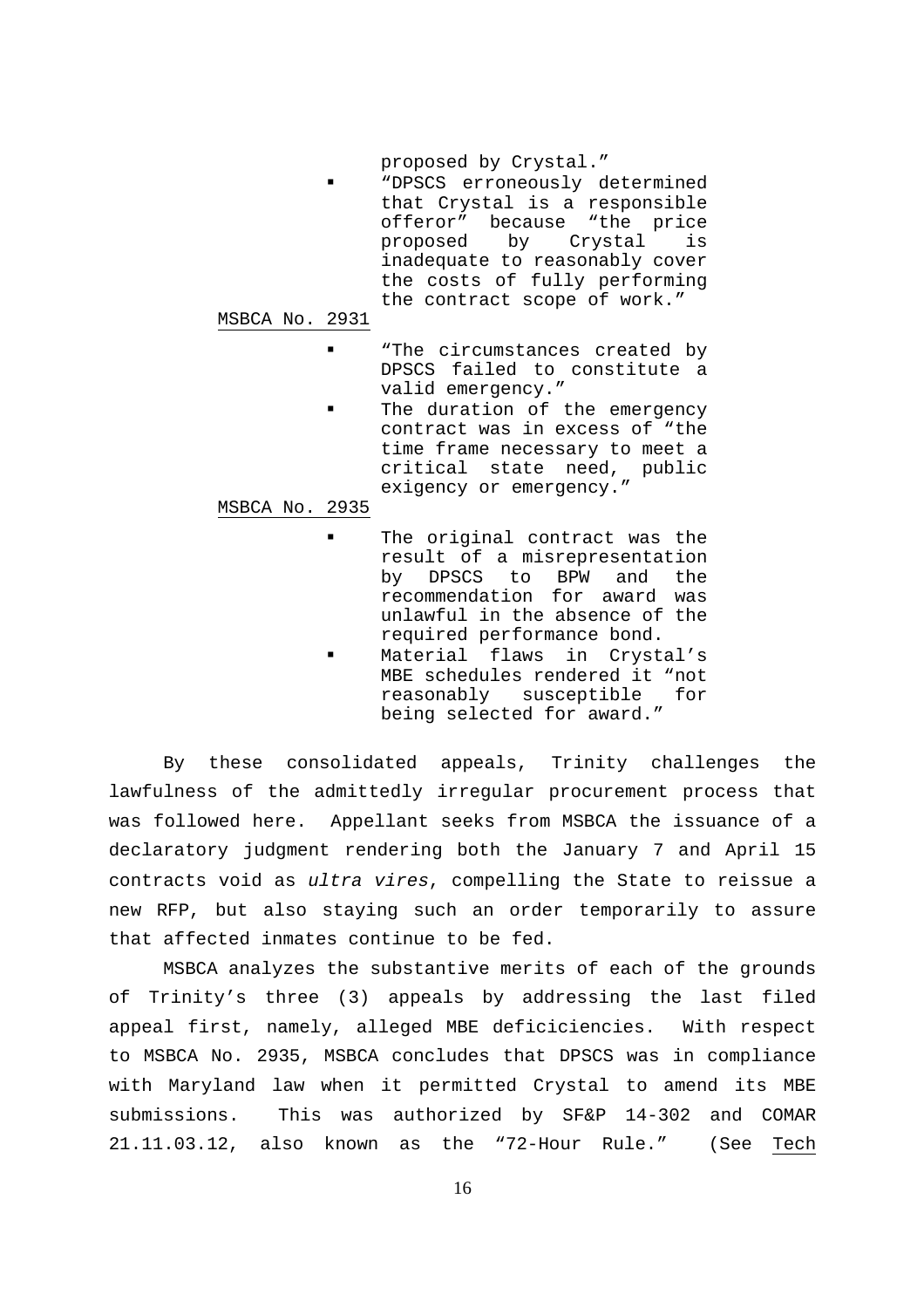Contracting Co., MSBCA Nos. 2912 & 2916 (April 27, 2015.) Second, the recommendation for award to Crystal in the absence of a performance bond was not unlawful. It is undisputed that an unfortunate error was committed when BPW was wrongly informed that a performance bond was in effect as required by the RFP. But that mistake does not preclude BPW from making a final lawful determination to award a contract, nor does it void such action premised on a falsehood uttered by the State.

With respect to Trinity's first filed appeal, MSBCA No. 2917, there is no indication alleged or proven that Crystal did not understand the full scope of its contract obligations except by virtue of the fact that its price was low. There is no good cause shown to disallow a State contract merely because a price is low, particularly when the State has gone to lengths to warn the offeror of the potential deficiency of its pricing. Trinity stated no protest grounds based on Crystal's financial capability, so that aspect of determination of an offer's responsibility is not before MSBCA. Second, the duration of the short-term emergency contract entered into by the State is not in violation of Maryland law or regulation. The current six-month contract under which Crystal is providing food services to DPSCS expires at the end of August 2015. The fear that MSBCA shares with the State is that such a short time period may be insufficient for DPSCS to complete the new procurement before the expiration of the current contract, particularly in light of the State's representation at the June hearing that the new RFP has yet to be issued. Ten (10) weeks during summer vacation is a very short time for offerors to respond to a new RFP and also allow DPSCS to evaluate proposals and select a winner. A contract duration of six months is the absolute minimum necessary to meet the emergency that existed at the end of February 2015.

Trinity's appeal on the basis that no emergency existed permitting the State to circumvent the obligation of competitive bidding is also denied on the merits. With the authority of the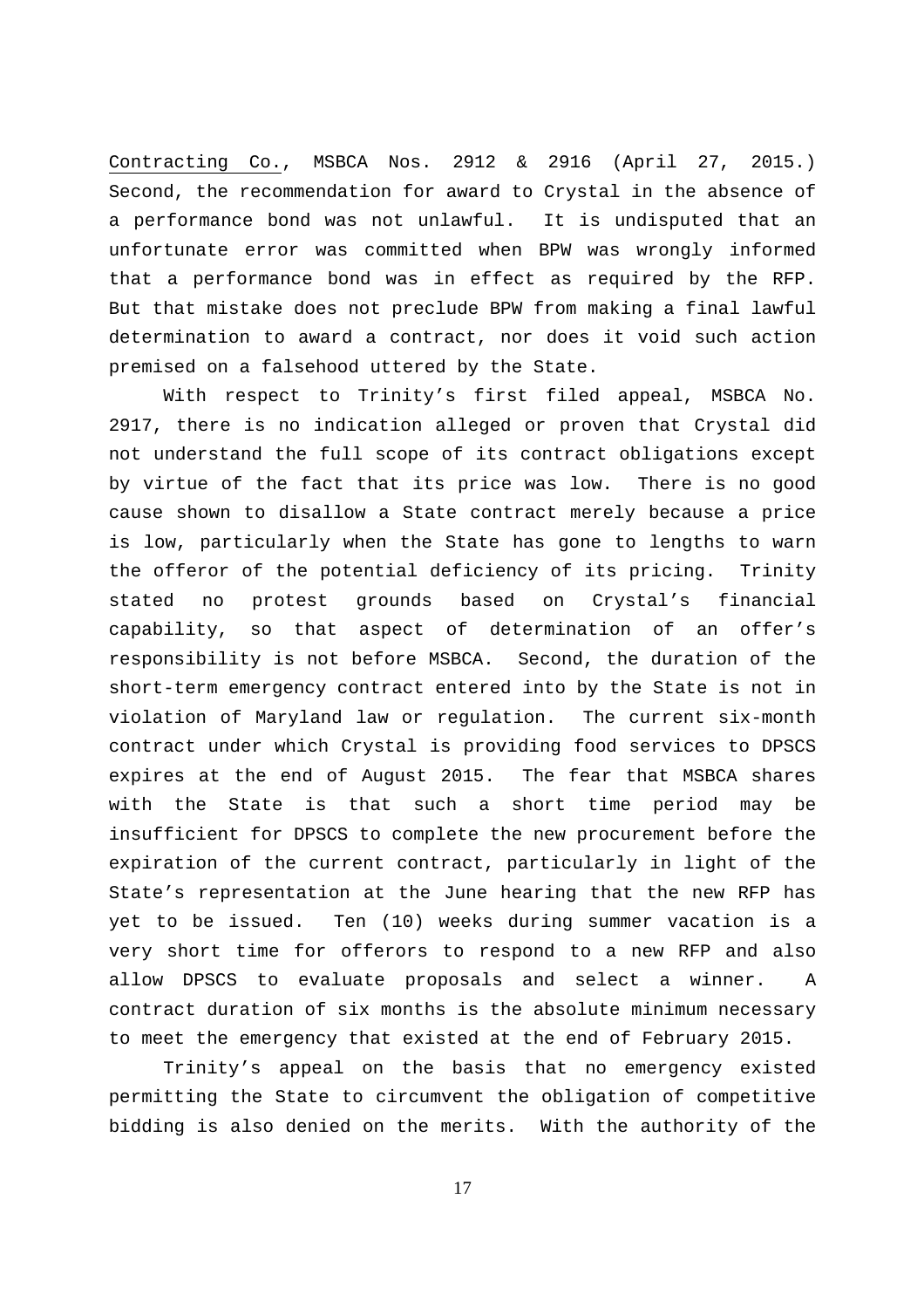head of a unit of State government such as the Secretary of DPSCS, a procurement officer may be delegated enormous discretion to facilitate an emergency procurement as authorized by the State Finance & Procurement Article of the Maryland Annotated Code (SF&P) Sec. 13-108(a)(1), which states, "the procurement officer may make an emergency procurement by any method that the procurement officer considers most appropriate to avoid or mitigate serious damage to public health, safety or welfare." In the event of an emergency procurement, the only restraining conditions set forth in statute are the requirement that the procurement "(i) obtain as much competition as possible under the circumstances; (ii) limit the emergency procurement to the procurement of only those items both in type and quantity, necessary to avoid or to mitigate serious damage to public health, safety, or welfare; and (iii) after awarding the procurement contract, submit to the Board [of Public Works] a written report that gives the justification for use of the emergency procurement procedure." SF&P 13-108(a)(2).

 The broad authority of a procurement officer acting with the approval of the agency head is similarly set forth in the Code of Maryland Regulations (COMAR) Sec. 21.05.06.01, et seq. whenever "competitive sealed bidding or competitive sealed proposals cannot be used in awarding or modifying a contract because of an emergency." COMAR 21.05.06.02 further provides: "Any procurement agency may make an emergency procurement when an emergency arises and the agency's resulting need cannot be met through normal procurement methods."

 "Emergency" is defined by COMAR 21.01.02.01B(36) as "a sudden and unexpected occurrence or condition which agency management reasonably could not foresee that requires an action to avoid or to mitigate serious damage to public health, safety, or welfare." (Emphasis added.) The absence of foreseeability or presence of an unexpected occurrence is a regulatory requirement that is very troubling to MSBCA because here, prior to contract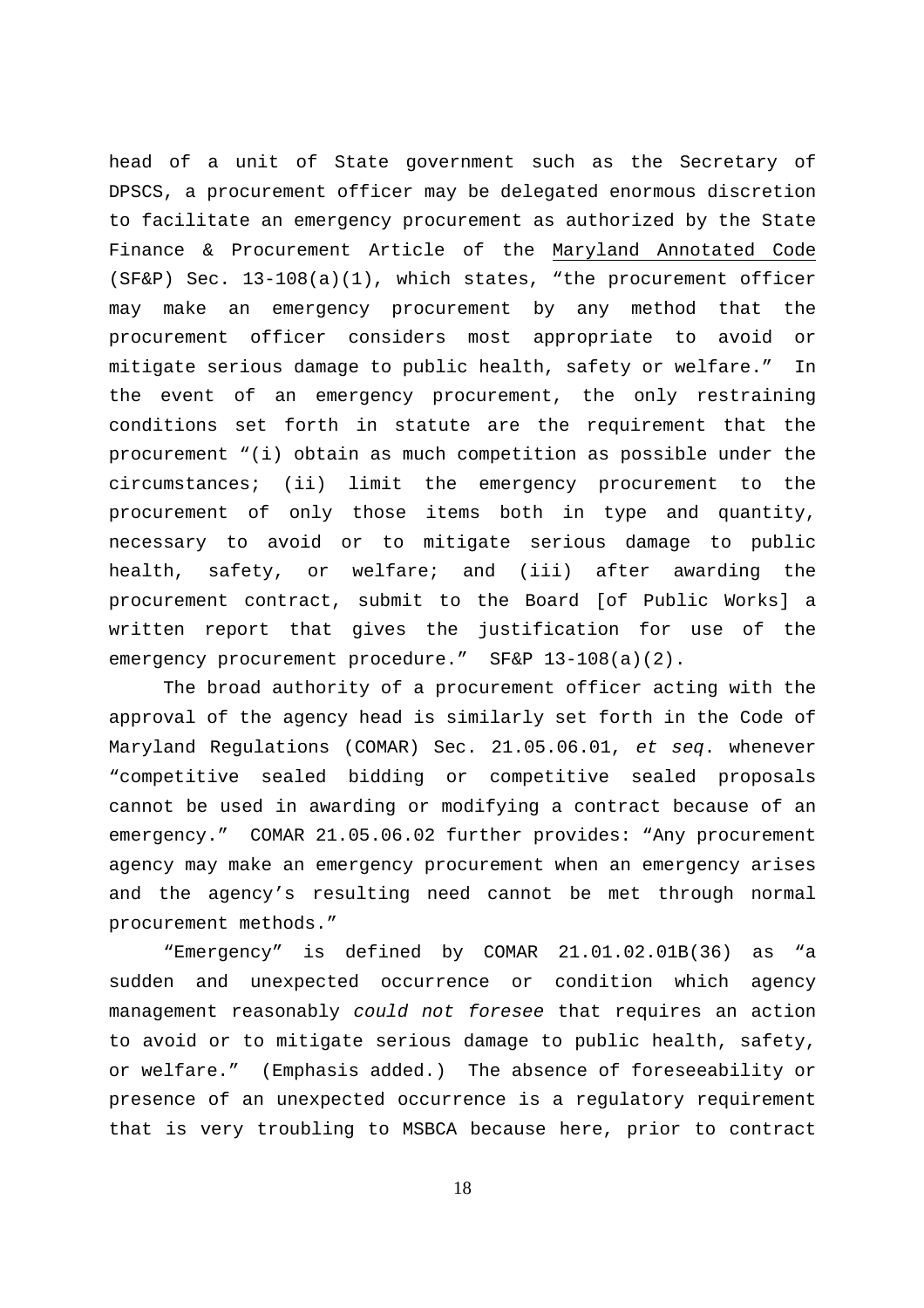award, public officials and others openly expressed worry over the possibility of Crystal's default for inability to perform the contract at the rate promised, which ultimately was the very cause of the State's termination of the original contract. According to strict interpretation of the foregoing definition, one might argue that in order to qualify as an emergency, a condition must exist that was not foreseeable. Crystal's default does not fall into that category.

 MSBCA is without authority to re-write COMAR. It is also without an understanding of why the applicable definition of "emergency" as set forth in COMAR is somewhat contrary to the dictionary definition, expressly excluding situations that may be expected or foreseeable. Moreover, in the ordinary sense of the word, some emergencies are indeed not foreseeable, but other emergencies may be anticipated. They are not always the result of an unexpected surprise.

Consider the following hypothetical: A tropical storm is brewing in the Atlantic Ocean off the mid-Atlantic coast. It is identified more than a week before it is likely to make landfall. It continues to develop until it becomes a Category 4 hurricane, expected to slam directly into Ocean City, Maryland. Businesses are boarded up and people are evacuated a couple of days ahead of time. When the storm hits, there is extensive occurrence of flooding, road closures, power outages, damage to property, and personal injury, just as expected. Afterwards people are in need of immediate assistance by the provision of such basic necessities as food, water, and shelter. Should the State really be prohibited from undertaking any emergency procurement in excess of \$25,000 under such circumstances, simply because the storm was predicted? That would result in an absurd restriction on the ability of the State lawfully to take reasonable action; but interpreted with exactitude, the COMAR definition of "emergency" would do just that.

The dictionary definition of "emergency" as commonly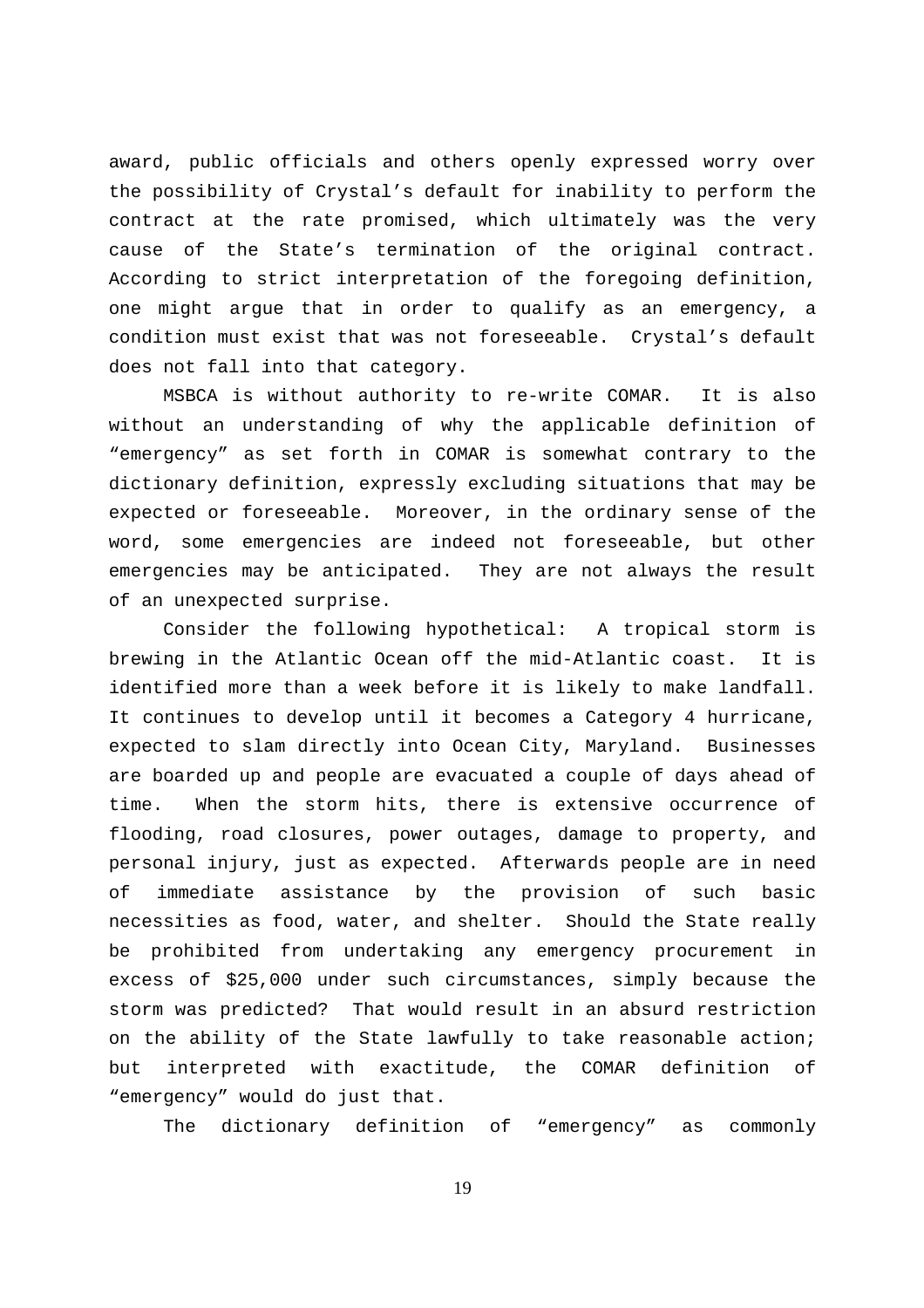understood includes not only circumstances that are unforeseeable but also any "set of circumstances demanding immediate action." (Webster's New World Dictionary.) "Emergency" has also been defined as a "sudden occurrence of a serious and urgent nature that demands immediate action." (American Heritage Dictionary.) Black's Law Dictionary wisely provides alternative definitions of "emergency," some of which are based on nonforeseeability of an event, but another of which includes any "pressing necessity." For MSBCA, it is difficult to conceive of a better example of an emergency than the State being suddenly informed that in four (4) days food will no longer be provided to correctional facilities, potentially resulting in highly justified sharp criticism and costly litigation, not to mention inmate starvation, prison riots and the obvious danger posed to correctional officers and the public at large. Crystal's threat to walk off the job created an emergency, whether it was foreseen or not.

In order to reach the foregoing conclusion, MSBCA adopts the rationale that an "emergency," in the limited sense allowed by a strict interpretation of the COMAR definition, arose because of the absence of a performance bond contrary to assurances made to BPW by DPSCS. This at least came as an unexpected surprise to BPW members, who had earlier been informed that there was a performance bond in force. Any rational examination of the circumstances present here must conclude that the State had full justification to take emergency action to prevent a catastrophe.

MSBCA suspects that on many other occasions, BPW took emergency action and was justified in doing so, even though agency management did indeed foresee an injurious occurrence that was expected in the absence of an expedited preventative emergency response. In many instances, emergencies have arisen simply because agency management did not initiate procurement activity in time for a new contractor to be in place before a prior contract expired. While Maryland statute does not prohibit such a circumstance to be cause to circumvent the requirement of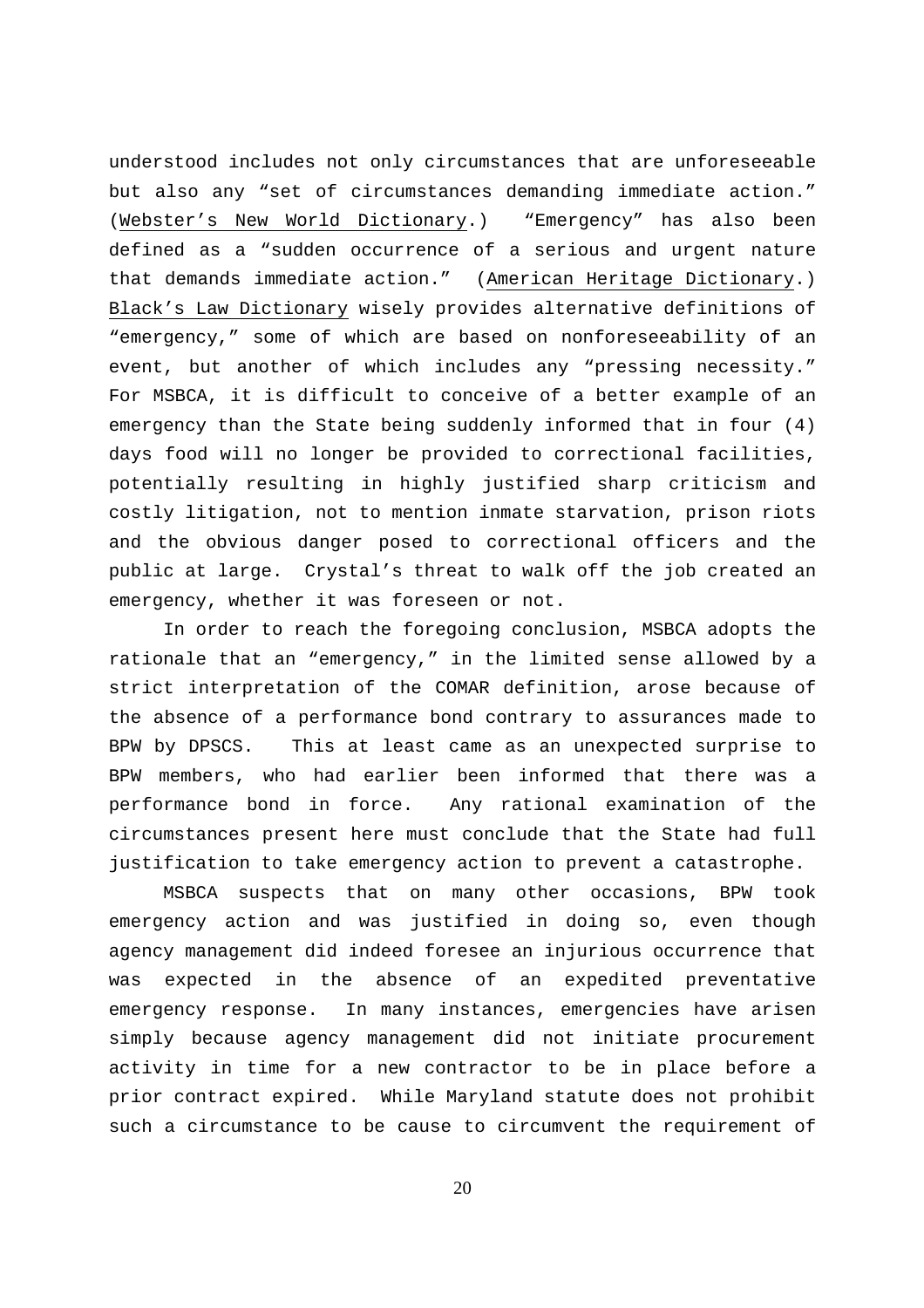competitive bidding, the COMAR definition of "emergency" does create such a prohibition by stating that an emergency exists only under conditions that are "unexpected" or "which agency management reasonably could not foresee." Application implications of the current restrictive COMAR definition of "emergency" will be left to another day. Without re-writing COMAR, for purposes of the instant Opinion, MSBCA is satisfied that an emergency existed because the absence of a performance bond was not anticipated.

The reason to dwell on this point is because the emergency nature of the procurement in dispute is at the very heart of the State's justification for violating the requirement of competitive bidding which applies in most procurement settings outside of the status of an emergency. It is also the essence of appellant's contention that the short-term emergency contract entered into by the State on April 15, 2015 was in violation of Maryland law and therefore outside of the authority of BPW. MSBCA is a principal bulwark to assure fair competition in the award of State contracts, and with respect to the April 15, 2015 contract award, no competition was permitted at all. But in the rare circumstances that existed at that time, MSBCA does not for a moment believe that BPW did anything other than what was required to be done under the conditions then present. MSBCA rejects appellant's assertion that no emergency existed. The BPW action of April 15, 2015 was necessary and lawful.

From a purely cynical perspective, one might make a number of unflattering observations about both of the firms that responded to this solicitation. Trinity might be regarded as a large company determined to stifle and eliminate competition in an effort to secure the ability to gouge the State for an unreasonably high rate of compensation for providing food services at correctional facilities. After all, it seeks to be paid \$3.29 per meal when its recent former charge was only \$2.03, a price hike of more than 60%.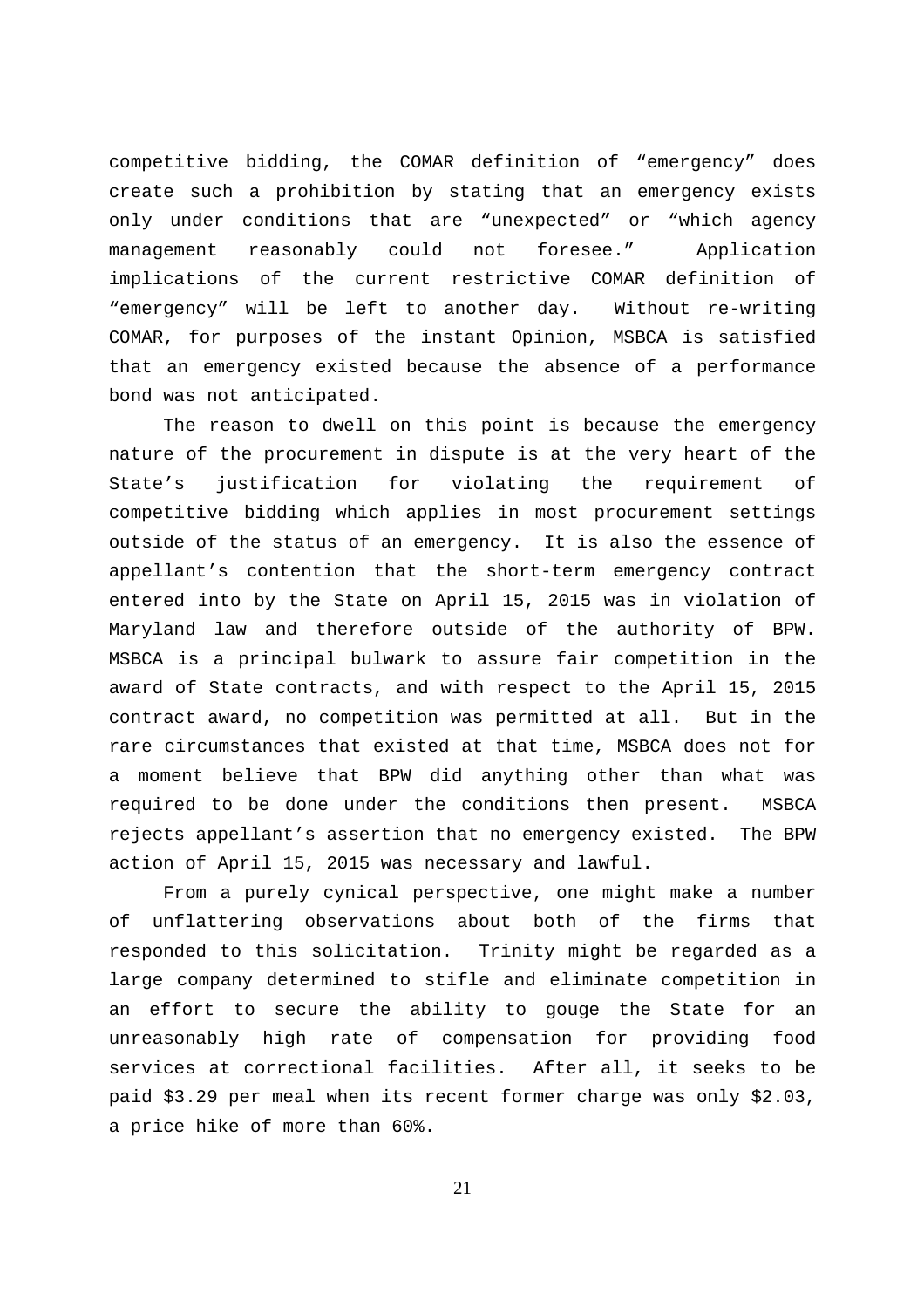On the other hand, Crystal might be criticized for defaulting on the contract it agreed to perform and providing the State only four (4) days notice of its intention to repudiate its agreement. Crystal might also be accused of attempting to hike its prices after discovery of the enormous cost disparity between the mere two (2) proposals from which the State was forced to choose a vendor to deliver services that could not be delayed. Those factors, both the limited number of proposals received as well as their costs, were publicly disclosed upon contract award, just prior to Crystal's newfound realization that it actually could not provide the services it agreed to provide at the cost that it agreed to provide them, leaving the State with few options other than to accede to Crystal's "gun to the head." Crystal certainly should not be allowed to profit from its pricing error and subsequent threat to repudiate its contractual obligations. A terrible precedent is created when an offeror is allowed to secure a State contract by understating its price and thereafter permitted to force the State to adjust the cost upwardly when other options are limited and the situation dire.

Finally, lest the State be omitted from this list of prospective faults, MSBCA should also note that two (2) staggering errors by DPSCS contributed directly to the problems that ensued: one, that the agency did not know how many meals it needed when it issued its RFP for provision of food; and second, the very costly misrepresentation made to BPW concerning Crystal's performance bond.

MSBCA hindsight is 20/20. No pleasure is derived from reciting the foregoing litany of prospective derogatory issues accompanying this procurement. Hopefully the next procurement for these needed goods and services will go more smoothly, but that remains to be seen. In the meantime, with respect to these appeals, they must be and hereby are denied for the reasons stated above.

WHEREFORE, it is by MSBCA this \_\_\_\_\_ day of June, 2015,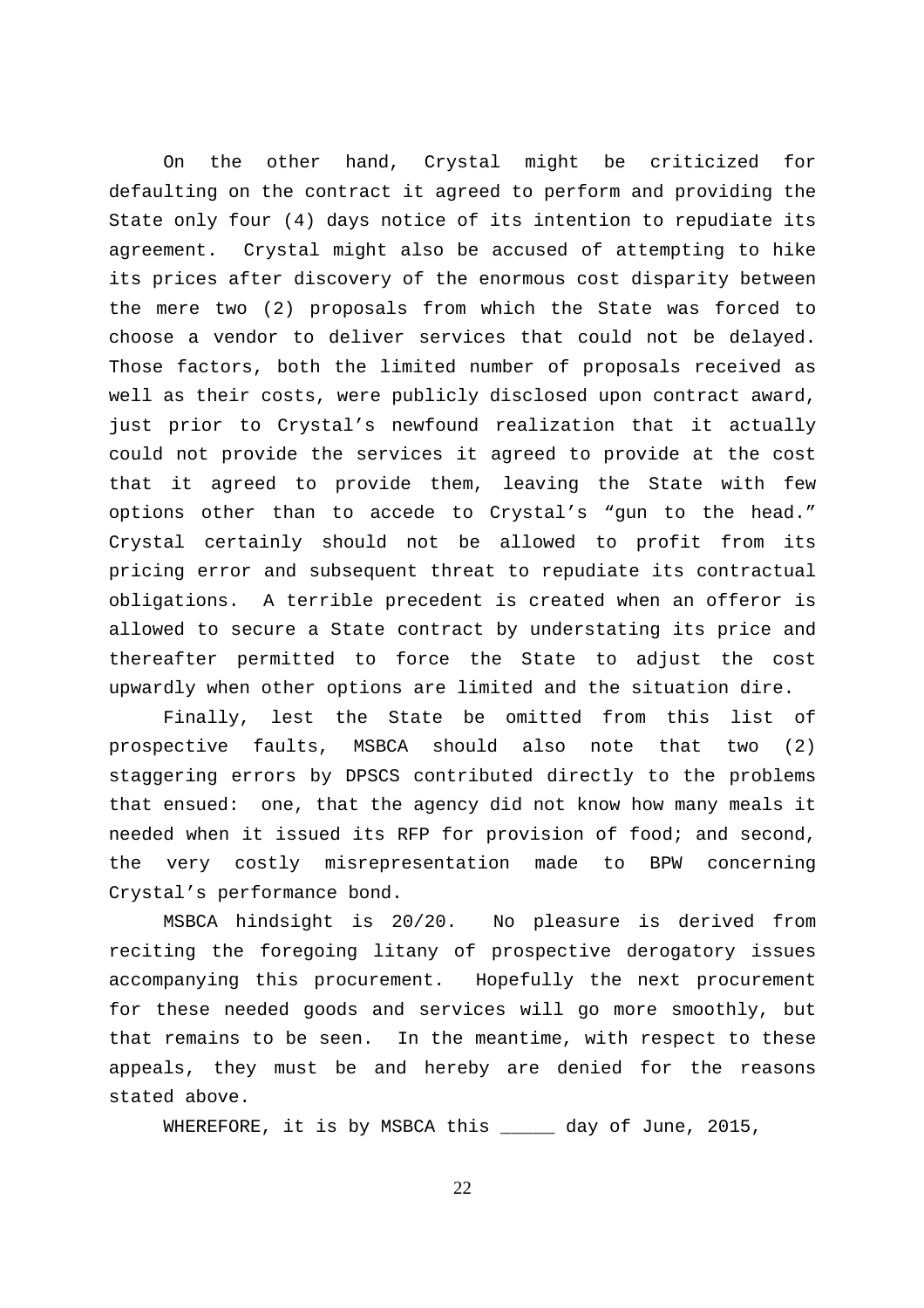ORDERED, that these appeals be and hereby are DENIED.

\_\_\_\_\_\_\_\_\_\_\_\_\_\_\_\_\_\_\_\_\_\_\_\_\_\_\_\_\_

Dated: \_\_\_\_\_\_\_\_\_\_\_\_\_\_\_\_\_\_\_\_\_\_\_\_\_\_\_\_\_\_\_\_

Dana Lee Dembrow Board Member

I Concur:

Michael J. Collins Chairman